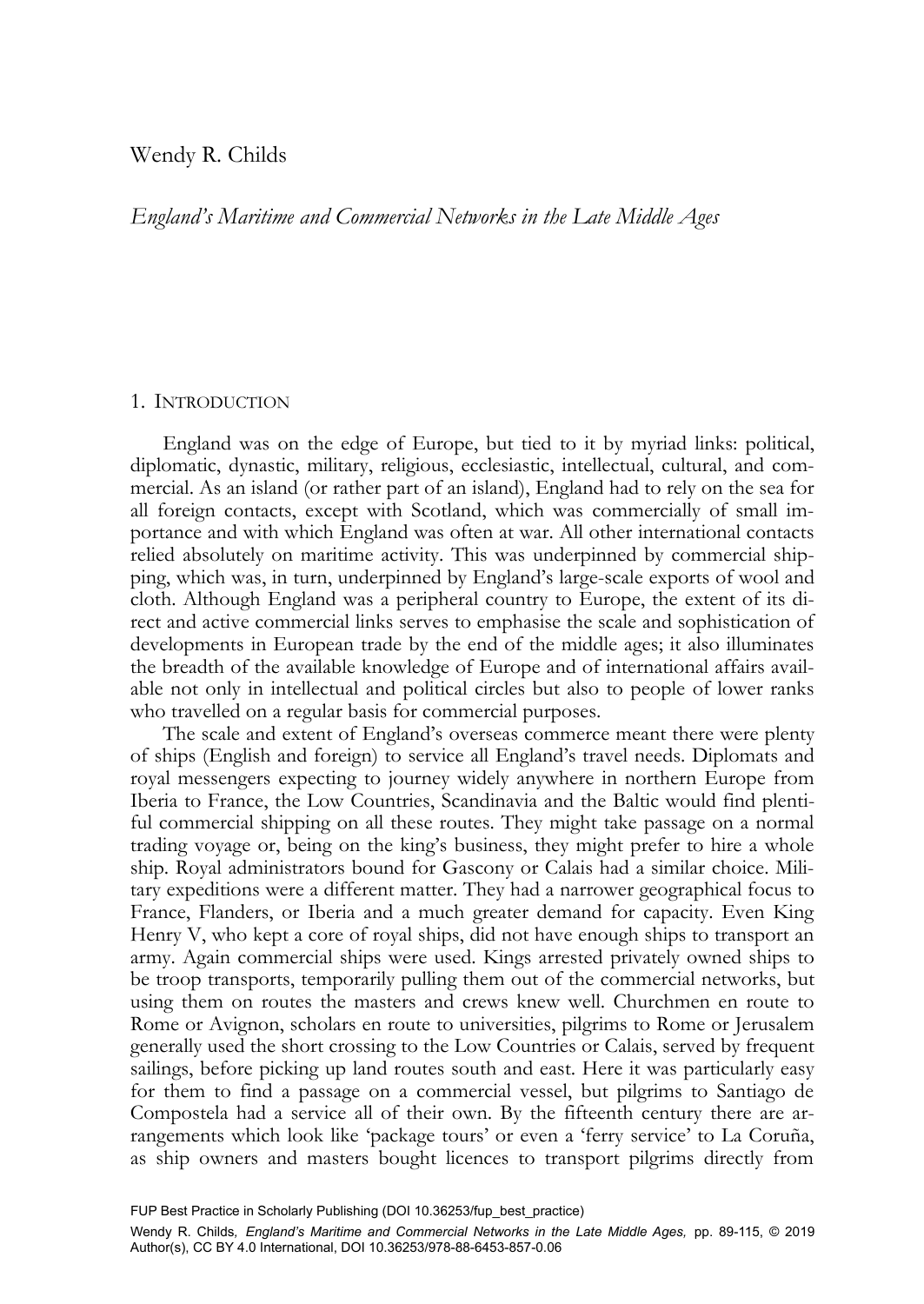90 WENDY R. CHILDS

English ports (mainly in the south and west) to Galicia. In the first half of the fifteenth century in busy Jubilee years (when St James's day fell on a Sunday and extra indulgences were offered) fifty or sixty English ships would take 2,000 to 3,000 pilgrims across the Bay of Biscay to La Coruña.1 Although it was on the edge of Europe, England's commercial links were widespread, and all travellers to a variety of destinations could easily find commercial shipping on regular voyages with experienced masters and crews.

## 2. SOURCES

-

England's commercial networks are well documented in many records, English and non-English alike. Across Europe treaties and diplomatic documents, royal, princely and municipal records, notarial documents, lawsuits, literary references, tax impositions and private papers show the extent to which merchants moved around, and record the presence of English merchants abroad and of foreign merchants in England. England itself has few private commercial papers, unlike some of the rich private archives in, say, Florence and Prato, but its government was well organised and many official financial, judicial, and administrative records survive to allow a detailed study of the extent and structure of English trade. Among England's many records the customs accounts (which survive from the late thirteenth century in usable forms) are particularly useful for two reasons: they are national not just local accounts; and they offer the possibility of quantification on a national scale.

England's national customs system began with the taxation of wool exports in 1275. The system was steadily extended to include exports and imports by foreign merchants (1303), all cloth exports (1347) and finally (from the later fourteenth century) all goods including those of English merchants, at first intermittently then permanently under the tax of tonnage and poundage. By the fifteenth century, therefore, all England's foreign trade was liable to tax under one imposition or another. The trade was channelled through fifteen designated head ports, running from Newcastle in the north-east to Bristol in the south-west.2 All exports and imports had to clear customs in these designated head ports and the customs collectors sent annual accounts back to the Exchequer. In the accounts the customs collectors recorded the names of the merchants liable for tax, the goods by amount and value, and the masters of ships involved. Some collectors also recorded the ships' names and home ports and sometimes their destinations and last ports of call.<sup>3</sup> At the Exchequer the accounts were audited and summaries were enrolled.<sup>4</sup>

<sup>1</sup> W.R. CHILDS, *The perils, or otherwise, of maritime pilgrimage to Santiago de Compostela in the fifteenth* 

<sup>&</sup>lt;sup>2</sup> In the thirteenth and early fourteenth century there were some changes to the designated ports, but the number settled at fifteen, some of which opened 'member' ports if trade was busy enough.

<sup>3</sup> THE NATIONAL ARCHIVES, KEW, LONDON (TNA), E122 (King's Remembrancer's Customs Accounts) passim.

<sup>4</sup> TNA, E356 (Enrolled Customs Accounts) passim. These have been recently calendared by S. JENKS, *The Enrolled Customs Accounts (TNA:PRO E356, E372, E364), 1279/80-1508/9 (1523/1524)*, List and Index Society, London 2004-13.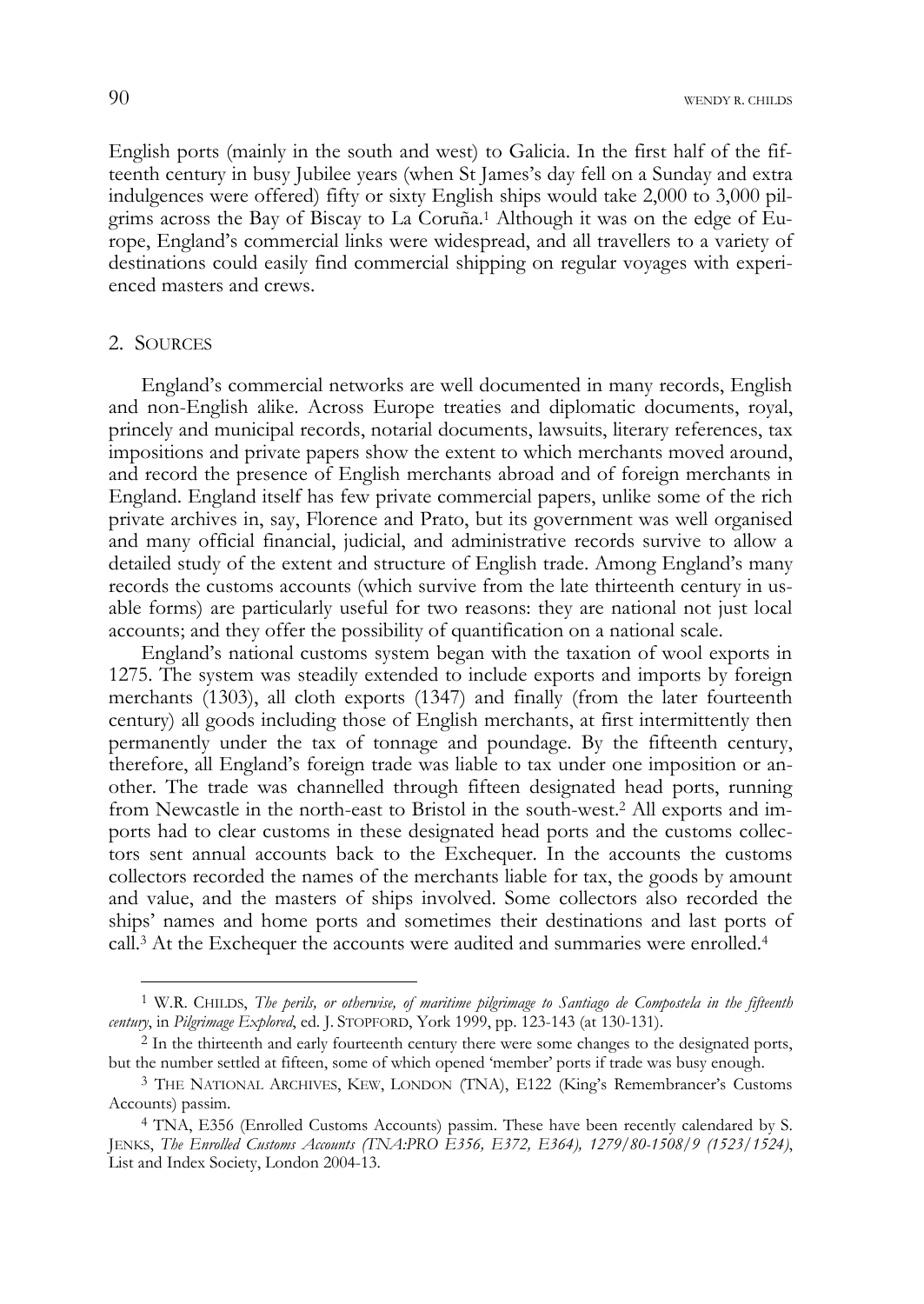Of course the records are imperfect. They have to be used carefully. Not all information is available at the same date; it is easier to trace the goods taxed by the piece (wool, cloth, wine) than goods taxed by value; problems of licences of exemption, farming of taxes, negligence, corruption and smuggling have to be considered. Moreover, although the enrolled summaries are nearly complete, the original particulars of accounts sent in from the ports survive less well and have many gaps. Nonetheless there is enough good evidence to map out a national picture of the range and scale of England's trading networks. While the riches of municipal and legal archives allow quantification for the trade of cities and relatively small areas elsewhere in Europe (as for instance when the temporary imposition of a tax on English cloth at Bergen-op-Zoom reveals the important information that between  $10,000$  and  $21,000$  English broadcloths were imported there in  $1495-9$ <sup>5</sup> the national picture is more completely quantifiable for England than for any other country in Europe. Here particular commodities by the piece and then all other commodities by value were burdened with consistent taxes all round the coast from Newcastle to Bristol.

### 3. PORTS

j

This national customs system concentrated England's overseas trade in certain centres (or nodes) more sharply than before. Most of the customs ports were chosen because they were already busy, but the government action in making them customs ports further enhanced their importance in the international network and drew trade away from neighbouring ports. From these head customs ports goods were distributed or collected by road, river, and coastal routes. Some ports, such as London, which was also a major political, administrative and religious centre, had a variety of economic interests, but others, such as Hull, overwhelmingly depended on the sea. The accounts show the relative importance of these English ports and thus those areas most exposed to foreign contacts and influence. London, unsurprisingly, was by far the busiest port. Four hundred and sixty two ships arrived in nine months alone in 1390; 215 arrived in 1480-1 with foreign-owned goods alone.<sup>6</sup> London also had the widest range of contacts from Iceland to the eastern Baltic and the Mediterranean. Its dominance grew throughout the Middle Ages from handling around one third of England's foreign trade [by value] in the early fourteenth century to nearly two thirds by 1500.7 Other ports changed position over the years: Boston and King's Lynn on the east coast had been very important wool ports, but as the wool trade declined, Hull, Southampton, and Bristol became the largest re-

<sup>5</sup> J.H. MUNRO, *Bruges and the Abortive Staple in English Cloth: an incident in the shift of commerce from Bruges to Antwerp in the late fifteenth century*, in *"*Revue Belge de philologie et d'histoire", 44, 1966, pp. 1137-1159 (at 1153, 1157).

<sup>6</sup> TNA E122/71/13; *The Overseas Trade of London. Exchequer Customs Accounts 1480-1*, ed. H.S. COBB, London 1990.

<sup>7</sup> M. KOWALESKI, *The Maritime Trade Networks of Late Medieval London,* in *The Routledge Handbook of Maritime Trade Around Europe 1300-1600*, W. BLOCKMANS, M. KROM, J. WUBS-MROZEWICZ eds., Abingdon 2017, pp. 383-410.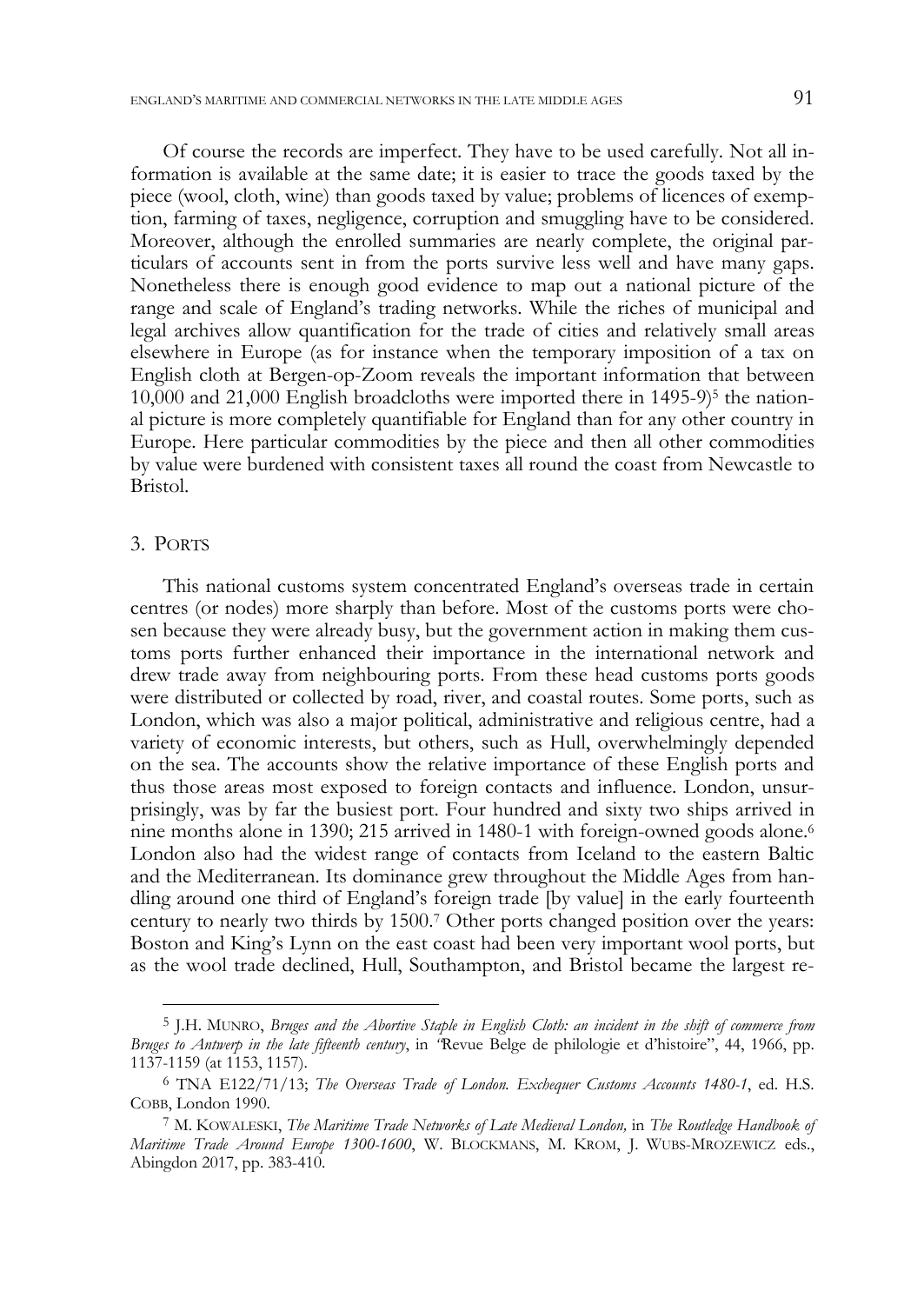gional hubs of the fifteenth century. The provincial ports received many fewer ships than London. Hull, for example, received 80 to 90 arrivals a year in the late fourteenth century, and this dropped to only 40 in the hard times of the late fifteenth century. Each provincial port had its own characteristics and geographical interests, which we can illustrate from the customs accounts. Hull's main activity was to northern, Baltic and Low Country ports, but it also sent a regular group of up to ten ships a year to Bordeaux for wine and a few Hull ships went to the Basque Provinces in the 1390s.8 Southampton was the centre for Italian and Catalan ships that came to England. Bristol traded mainly in the Atlantic. Like Hull it sent ships to Iceland and Bordeaux; only very occasionally (as in 1468) a Bristol ship entered the Baltic;<sup>9</sup> but Bristol had strong exposure to Gascony and to Spain and Portugal, especially after 1453 when the Iberian trade took the place of the lost Gascon connections.

### 4. SHIPPING

-

Customs accounts are important for providing insights into English shipping, which was flexible and abundant. The total numbers and tonnage of English shipping are not clear, but certainly there were many hundreds of vessels of decent size available to service England's large and regular trade.10 Impressments for the transport of troops show fleets of 150-200 frequently mustered (and for the Crécy campaign nearly 700 were used). In the 1300s England sent around 300 ships a year to fetch wine from Bordeaux. Some of these, even then, were capable of loading over 300 tons, although most loaded between 100 and 150 tons. In the later fourteenth and fifteenth centuries most of the major ports could muster around twenty large ships in a decade and to these should be added hundreds more of smaller coastal and fishing ships (often under 10 but also up to 20 tons).11 If needed, many of these could easily cross the Channel and North Sea for trade or as transports. Overall England's commercial shipping in the Middle Ages may at times have lain between 1,000-2,000 vessels, similar to the numbers in the Elizabethan shipping survey of 1582.12

<sup>8</sup> TNA E101 (Exchequer Accounts Various: Bordeaux) passim; E122/59/23, 59/25, 159/11, 60/2.

<sup>9</sup> *Calendar of Patent Rolls (CPR) 1467-1477*, London 1900, pp. 101, 168.

<sup>10</sup> Data lists of English ships have been compiled by C. LAMBERT et al. in *The Merchant Fleet of Late Medieval and Tudor England 1400-1580*, available from the University of Southampton at www.medievalandtudorhships.org. Publication of the conclusions drawn from the data is due in

<sup>&</sup>lt;sup>11</sup> For a discussion of the importance of coastal trade see M. KOWALESKI, *Local Markets and Regional Trade in Medieval Exeter*, Cambridge 1995, pp. 224-32; for fishing fleets see W.R. CHILDS, *Fishing and Fisheries in the Middle Ages: The Eastern Fisheries*, in *The Commercial Sea Fisheries of England and Wales since 1300*, D.J. STARKEY, C. REID, N. ASHCROFT eds., London 2000, pp. 19-23 and M. KOWALESKI, *Fishing and Fisheries in the Middle Ages: The Western Fisheries*, in *The Commercial Sea Fisheries*, cit., 23-8. 12 I. FRIEL, *The Good Ship*, *Ships, Building and Technology in England 1200-1520*, London 1995, pp. 32,

<sup>202.</sup>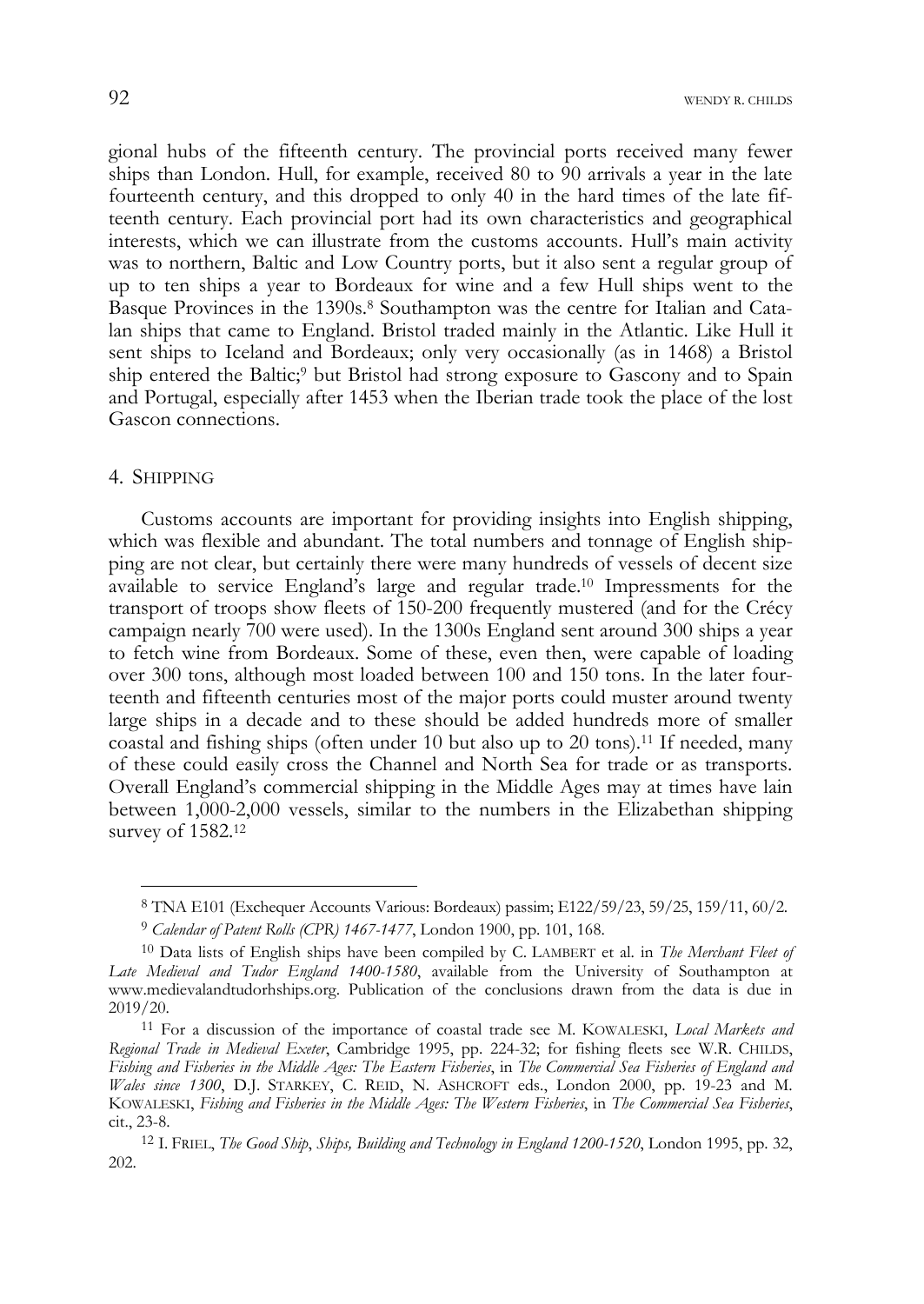Travellers on short routes to the Low Countries or Calais might have to wait only days for a ship to leave from their chosen port. Those travelling further might have to wait a few weeks, but would still have plenty of choice. They were able to travel with confidence, since the skills of the shipmasters and crews were honed through long and regular experience on the trade routes. The skills they developed have recently been analysed by Robin Ward and Maryanne Kowaleski, and a lively description of their abilities is in Chaucer's portrait of the Shipman in the Prologue to his Canterbury Tales, a man described as familiar with havens and harbours from Gotland to Finisterre.13 Analyses of the customs accounts illustrate the patterns of shipping. Voyages took place all year round. Tramping voyages continued to occur, but the customs accounts show clearly that in the fourteenth century and even more strongly in the fifteenth century, the larger English ships were employed on a type of liner trade, with frequent and regular long distance return voyages between their home ports and Bordeaux, Lisbon, Seville, Iceland or the Baltic ports. Shipmasters were active on these long-distance routes for decades and some seem to have become specialists on certain routes. For instance John Brand of Hull skippered vessels for at least thirty years to Iceland and Bordeaux (1443-73),14 and Henry Baillie of Hull, who was born in Stolp (modern Słupsk) in Pomerania, emigrated to Hull, and took an oath of allegiance to Henry VI in 1455, operated on the same routes for a similar period (1443-72).15 These long-distance, regularly travelled voyages were relatively safe and an analysis of Bristol voyages shows a very low loss rate across the Bay of Biscay in the 1480s. To assess possible loss rates a run of unbroken accounts is necessary, preferably with stated destinations and last ports of call, and for routes with an established liner service, rather than a tramping trade. Bristol provides this for the two years 1485-7.16 Although the relevant accounts cover only two years, they provide an interesting snapshot. They record 28 outward voyages to Lisbon, Seville, and Huelva by 16 different masters and ships. At the end of the two years eight of the outward ships had not yet returned, but five of these may be discounted as the outward voyages were so close to the end of the account in 1487 that their return could not be expected on that account (moreover of these five, at least three returned safely as the ships and masters appear in the next surviving account (1492-3). Of the remaining three ships (which sailed earlier and whose returns are not recorded within these two accounts), two at least returned at some time as they also appear in the account for 1492-3. They may well have been engaged on more complex voyages like that of the *Julian* of Bristol in 1453, which was freighted from Bristol to Lisbon, then to Ireland, Plymouth and either Harfleur

j

<sup>13</sup> R. WARD, *The World of the Medieval Shipmaster*, Woodbridge 2009; M. KOWALESKI, *The Shipmaster as Entrepreneur in Medieval England*, in *Commercial Activity, Markets and Entrepreneurs in the Middle Ages, Essays in Honour of Richard Britnall*, B. DODDS, C.D. LIDDY eds., Woodbridge 2011, pp. 165-182; W.R. CHILDS, *The Shipman* in *Historians on Chaucer*, S. RIGBY, A.J. MINNIS eds., pp. 277-296 (at 288).

<sup>14</sup> TNA E101/194/3, 195/19; BRITISH LIBRARY, LONDON (BL) Additional Ms 15524; TNA C61 (Gascon Rolls) 141 m. 5; W.R. CHILDS, *The Customs Accounts of Hull 1453-1490*, Leeds 1986, pp. 2, 18, 66, 73, 82, 89, 105, 139, 145, 153, 164, 185.

<sup>15</sup> TNA E101/194/3, 195/19; BL Additional Ms 15524; TNA C76 (Treaty Rolls) 141 m. 34; W.R. CHILDS, *The Customs Accounts of Hull*, pp. 13, 22, 28, 123, 127, 153, 170; *CPR 1452-61*, p. 204.

 $16$  TNA E122/20/4, 5, 7.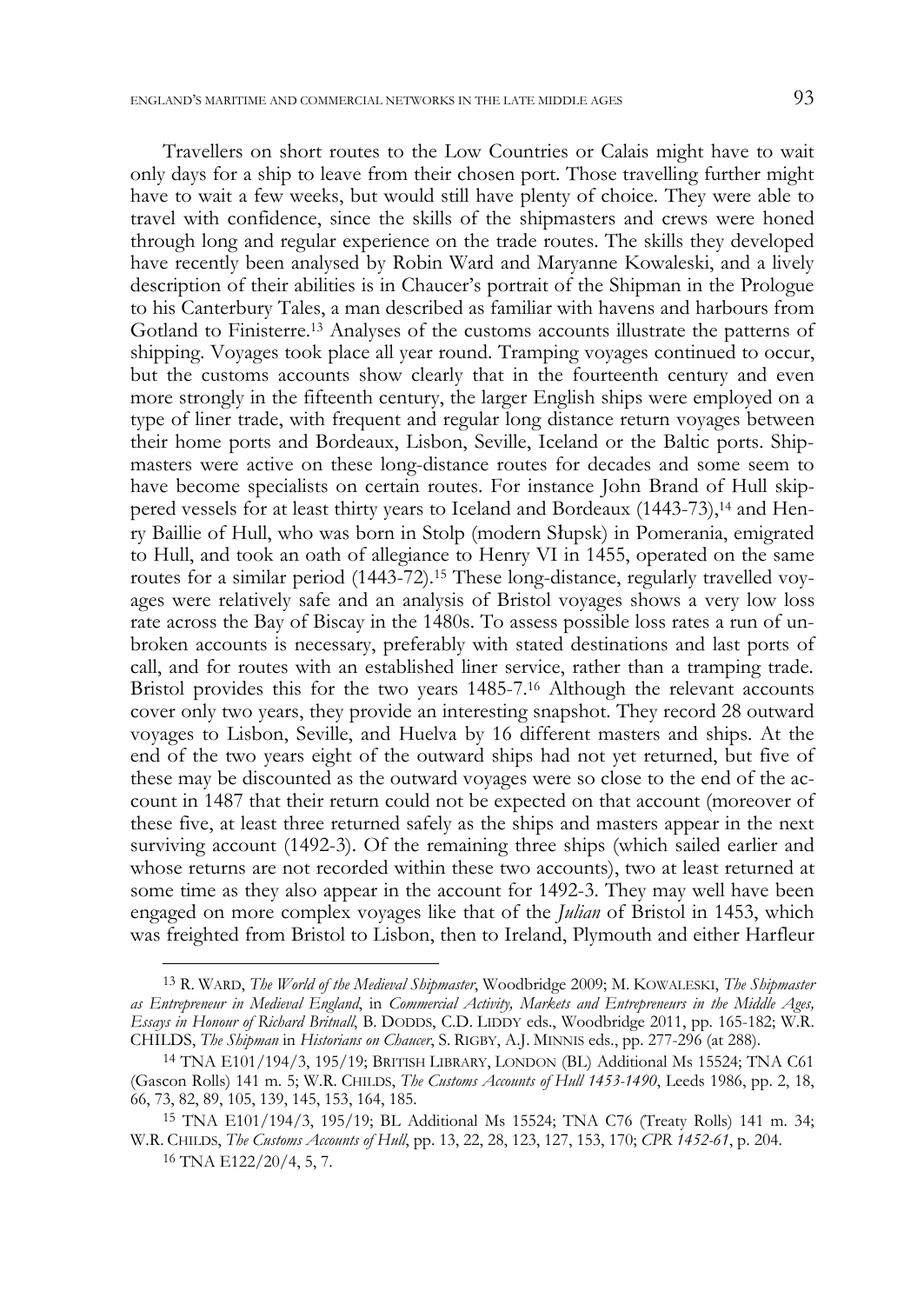or Middelburg without touching again at Bristol.17 Only one ship therefore is untraceable. If it was lost this would suggest a loss rate of 3.5%, no worse than rates for the 17th and even 19th centuries.18 With experience of sailing the Atlantic from Iceland to the Iberian coasts, it is not surprising that some English ships and masters could be persuaded to explore the possibility of voyages to the African coast and that early forays towards Newfoundland are well documented.

# 5. CHANGING PATTERNS OF GOODS

Because customs accounts allow quantification, they show the movements in the relative importance of England's goods, ports, and overseas market areas, which are intimately linked. England's overseas markets changed from time to time according to what England had to offer as well as economic competition and political pressures. English exports included a range of agricultural good (grain, especially in the thirteenth to early fourteenth century, ale, bacon, firewood), fish, and minerals (tin and lead), but the major exports were wool and woollen cloths. These essentially dictated the structure and pattern of trade and there was a major shift from fleece wool to cloth in the fourteenth and fifteenth centuries. Throughout the period most of England's wool went to the Low Country industries,19 so England and the Low Countries were always very closely tied in commercial matters. Cloth, however, could be sold much more widely, pulling English merchants, ships and shipmen to markets all over northern Europe; thus, as cloth exports rose, so the reliance on Low Country markets lessened and the importance of other markets grew. Low Country entrepôts always remained convenient, but more distant markets could supply England directly with raw materials such as dyes and wool-oil, timber, copper and iron, and luxuries such as linens, furs and wines.

The shift between wool and cloth is clearly shown by the customs accounts.20 Wool exports averaged some 26,600 sacks a year in the late thirteenth century and rose to average 34,700 sacks in the first decade of the fourteenth century, sometimes reaching over 40,000 sacks in a single year. This was the product of some 7,000,000 to 8,000,000 sheep. It demanded hundreds of ships for carriage to the Low Countries and brought into England some  $f<sub>1</sub>225,500$  of silver annually. With this scale of income England could afford to buy any goods it wanted from raw

<sup>17</sup> E.M. CARUS-WILSON, *The Overseas Trade of Bristol in the Later Middle Ages*, reprinted London 1967, pp. 106-108.

<sup>18</sup> Loss rates are quoted as up to 4-5% on certain routes in the nineteenth century: R. DAVIS, *The Rise of the English Shipping Industry in the 17th and 18th Centuries*, reprinted with corrections, Newton Abbot 1972, p. 87. The rate for Bristol was higher in 1610-1620 at 10% a year: P.V. MCGRATH, *Merchant Venturers and Bristol Shipping in the early Seventeenth Century*, in "Mariners' Mirror", 36, 1950, pp. 79-81. In comparison, loss rates on the East Indies run for 1783-92 were lower for both English and Dutch vessels at 2.8% and 3.3% respectively: P.M. SOLAR, *Opening the East: Shipping between Europe and Asia, 1770-1830*, in "The Journal of Economic History", 73, 2013, n. 3, pp. 625-661 (at p. 639).

<sup>&</sup>lt;sup>19</sup> Some went through the Low Countries to other destinations (mainly Italy) and from the later fourteenth century perhaps 20% went to Italy directly by sea.

<sup>20</sup> Figures for wool and cloth exports are based on the data in E.M. CARUS-WILSON, O. COLEMAN, *England's Export Trade 1275-1547*, Oxford 1963.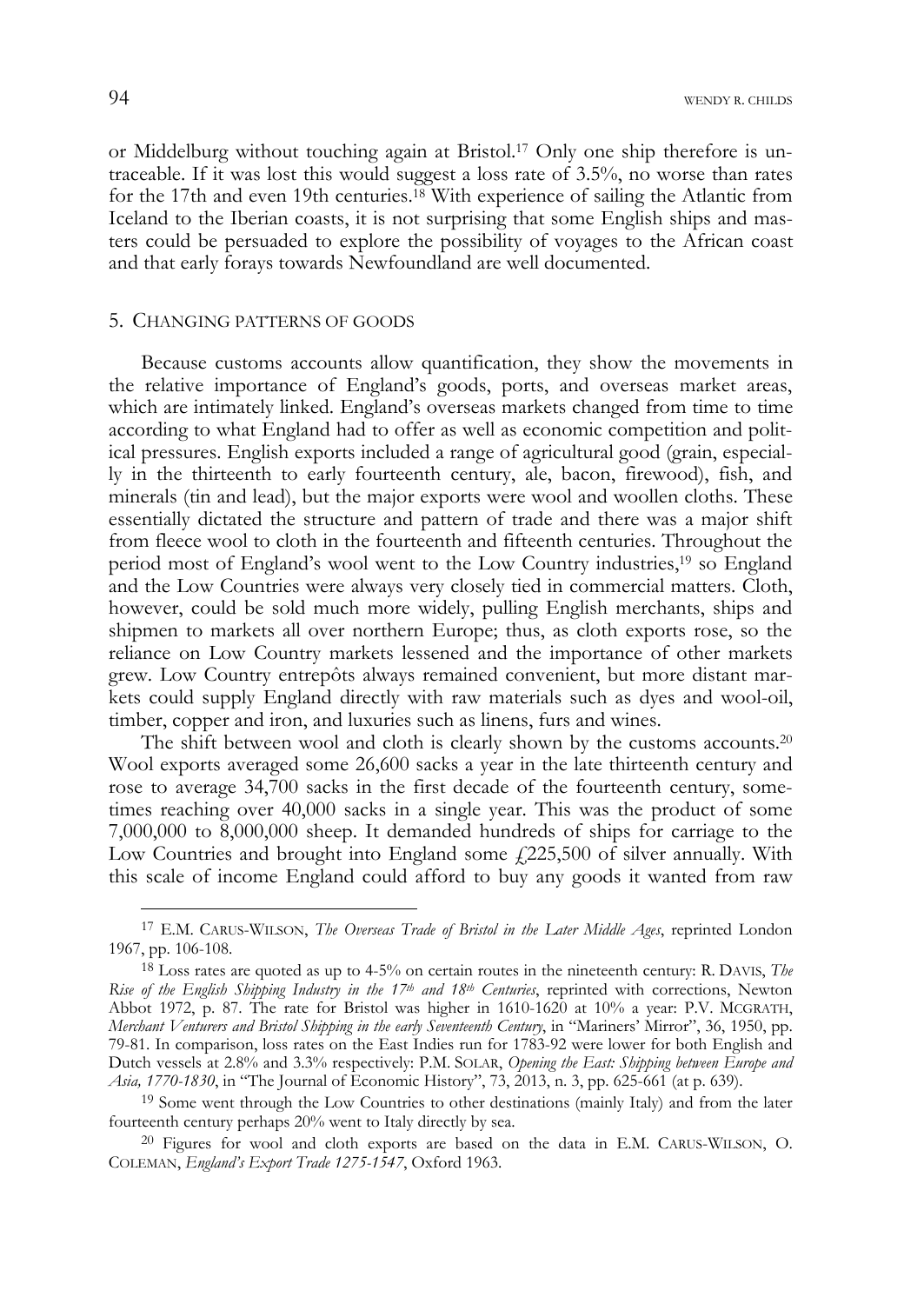materials (timber, iron, dyes) to the richest luxuries (silks, brocades, spices, wines). Wool exports temporarily dropped back in the 1310s and 1320s to the levels of the 1280s, recovered to a high level in the 1350s and 1360s (again sometimes reaching over 40,000 in a year), then dropped steadily away to average *c*. 8,000 sacks a year at the end of the fifteenth century. As wool dropped, exports of manufactured cloth began to rise. England had exported cloth for many years. In the thirteenth century English cloth had been bought in Italy and Iberia, but exports then declined in the later thirteenth century, presumably in the face of Flemish products. Despite Flemish competition, however, some cloth exports had continued into the fourteenth century and by 1347 the revival of exports was large enough and visible enough for the government to tax them. Thereafter we can trace their rise in the customs accounts. After a slow start after 1347, no doubt due to the disruption by the Black Death, exports rose quickly to reach 40,000 cloths before 1400 and, with ups and downs, nearly 60,000 in the 1440s and again in the 1490s. With this shift in exports, the pattern of English trade had to change. Flanders specifically forbade the import of English cloth and this encouraged English trade with other areas. Larger numbers of English merchants and ships went beyond the short hop to the Low Countries. And although the exports of cloth did not fully make up for the export of raw wool by weight until the beginning of the sixteenth century, the income from wool and cloth together continued to keep the English trade balance favourable throughout the fifteenth century.

The customs accounts do not tell us about the qualities and types of wool and cloth exported, but many other sources amplify our knowledge. English cloth was attractive. It varied in weight and type: a little top quality scarlet was produced, but most exports were in the middle broadcloth or lighter ranges. An important point to make is that much of English cloth was dyed and finished. The customs accounts, so useful for the scale of cloth exports, reveal relatively little about the final dyeing and finishing of the cloth. Sometimes they describe types of cloth (narrow cloths, blankets, russets, kerseys) and sometimes provenance (Guildfords, Exeter rolls, Coggeshalls), but mostly they simply describe the cloth by its three tax categories (*in grano*, *de dimidio grano*, and *sine grano*; that is whether or not any scarlet kermes dye, known as grain, had been used on the cloth). Some early writers on the cloth trade took *sine grano* to mean 'without dye', and thus believed that almost all English cloth exports were unfinished,<sup>21</sup> but this is not so. Cloth *sine grano* could be any colour (including dyed red with madder) but had no admixture of the expensive kermes dye in it.22 The tax categories identified the cloth in this way, because it was assumed that the most expensive dye would only be used on the most expensive cloths, which could therefore bear a higher tax rate. English exporters paid 2s 4d

j

<sup>21</sup> See for example G. SCHANZ, *Englische Handelspolitik gegen Ende des Mittelalters*, 2 vols Leipzig 1881, II, pp. 86-105; A. BEARDWOOD, *Alien Merchants in England, 1350 to 1377: their Legal and Economic Position*, Cambridge Mass. 1931, pp. 45-46, 162-5,168-9, 171-172, 174-176. The meaning of *sine grano* has long been corrected: E.M. CARUS-WILSON, O. COLEMAN, *England's Export Trade*, pp. 14-15; J. MUNRO, *The Medieval Scarlet and the Economics of Sartorial Splendour* in *Cloth and Clothing in Medieval Europe: Essays in Memory of Professor E. M. Carus-Wilson*, N.B. HARTE, K.G. PONTING eds., London 1983, pp.

<sup>&</sup>lt;sup>22</sup> For the expense of kermes see J. MUNRO, *Medieval Scarlet*, cit., pp. 39-52.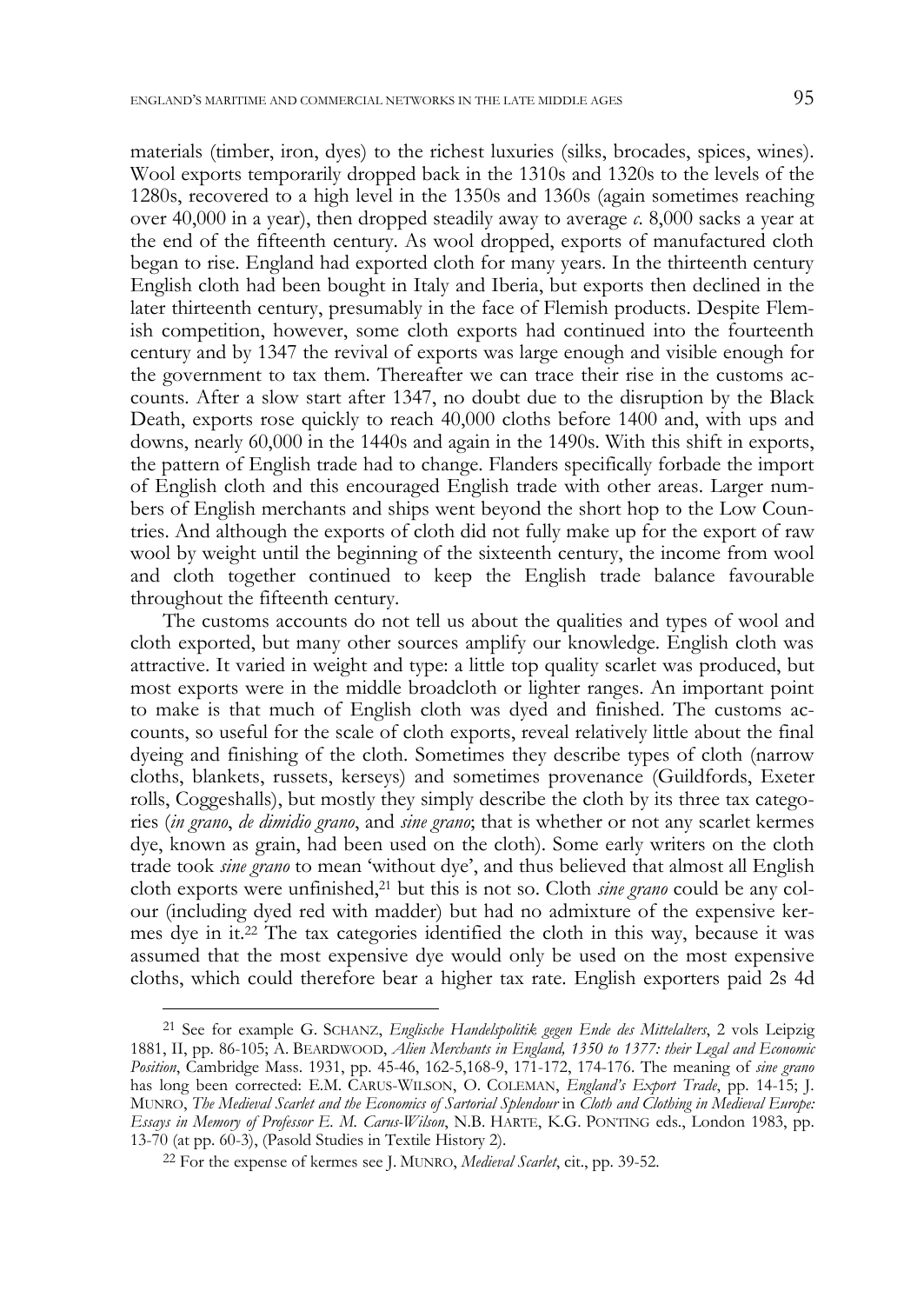per cloth dyed wholly in grain, 1s 9d for cloth dyed partly in grain, and 1s 2d for cloths without any use of grain. Alien merchants paid at the rates of 3s 6d, 2s 7d, and 1s 9d.23 The customs collectors recorded tax categories and were not interested in what colour the cloths were.

 Many other records, however, reveal the English dyeing and finishing industries. English tax lists reveal not only dyers and listers but also fullers, walkers amd shearmen among English occupations and surnames,<sup>24</sup> and large amounts of woad, alum, kermes and madder were imported for the dye houses. We can see the range of colours in records of sales. For example, in 1394-5 in York 3,087 cloths were exposed for sale of which 83 % were dyed in blues, reds, and greens; 12% were specified a 'white' (but not necessarily unfinished) and the colours of 5% are not stated.25 Law suits in 1458 over alleged illegal sales (by alien merchant to alien merchant) in London show that Simone Larcario of Genoa had purchased 132 cloths of assize in a wide range of shades of blue, green, red, tawny and grey; not one was undyed.26 In a further 45 cases in 1458 over illegal credit sales by Englishmen to Italians, at least 613 (73%) of the broadcloths sold to them were coloured; the colours of the rest were unspecified – none was said to be white.<sup>27</sup> Finishing by napping and shearing could take place before or after dyeing, or indeed be done twice, and it is unlikely that dyed cloth was not fully finished, especially if it was exported to destinations without highly skilled cloth industries of their own. Only in the second half of the fifteenth century did unfinished exports grow, in accordance with agreements made in the Low Countries. Antwerp in particular became a major centre for exports of unfinished English cloth, and even Flanders finally permitted English cloth imports, provided that the finishing was done by its industries.28 The export of unfinished cloth to the Low Countries brought strong opposition from English finishers. Legislation forbade the export of yarn and unfinished cloth in

<sup>23</sup> E.M. CARUS-WILSON, O. COLEMAN, *England's Export Trade*, cit., pp. 14-15, 194-195.

<sup>24</sup> For example occupations at York in 1381 show 63 weavers, 14 dyers, 4 fullers (walkers) and 2 shearmen: C.C. FENWICK, *The Poll Taxes of 1377, 1379 and 1381*, I-III, Oxford 2005, pp. 140-150.

<sup>25</sup> J. LISTER, *The Early Yorkshire Woollen Trade*, Yorkshire Archaeological Society Record Series 64 (1924), pp. 47-95.

<sup>26</sup> TNA E159/235, Recorda Michaelmas mm. 16-21; Recorda Trinity mm. 21, 30-1, 33-4, 41, 43- 4, 46-53, 54-5, 58, 61, 63; E159/236 Recorda Michaelmas mm. 18, 19, 20d, 25, 27-9, 32-40, 42, 44-6, 50-7, 60, 72, 86; Recorda Trinity mm. 5-6.

<sup>27</sup> TNA E159/235 Recorda Trinity mm. 21, 30-1, 33-4, 41, 43-4, 46-52, 54-5, 58, 61, 63; E159/236 Recorda Michaelmas mm. 18-19, 20d, 25, 27-9, 32-40, 42, 44-6, 50-7, 60, 72, 86; Recorda Trinity mm. 5-6. For the context of the prosecutions see W.R. CHILDS, *"To oure losse and hindraunce": English credit to alien merchants in the mid-fifteenth century*, in *Enterprise and Individuals in Fifteenth Century England*, ed. J.I. KERMODE, Stroud 1991, pp. 68-98.

<sup>&</sup>lt;sup>28</sup> For the intimate connection of English unfinished exports and the Antwerp industry see H. VAN DER WEE, *The Growth of the Antwerp Market and the European Economy (fourteenth to sixteenth centuries)*, 3 vols., The Hague 1963, II, pp. 70, 100, 133; J.H. MUNRO, *Bruges and the Abortive Staple in English Cloth: An Incident in the Shift of Commerce from Bruges to Antwerp in the Late Fifteenth Century*, "Revue belge de philologie et d'histoire", 44, Brussels 1966, pp. 1143-7; IDEM, *Medieval Woollens: the Western European Woollen Industoies and their Struggle for International Markets, c. 1000-1500*, in *The Cambridge History of Textiles*, ed. D. JENKINS, Cambridge 2003, pp. 228-386 at pp. 292-6; J. PUTTEVILS, *Merchants and Trading in the Sixteenth Century: the Golden Age of Antwerp*, London 2015, pp. 4-5, 20-22.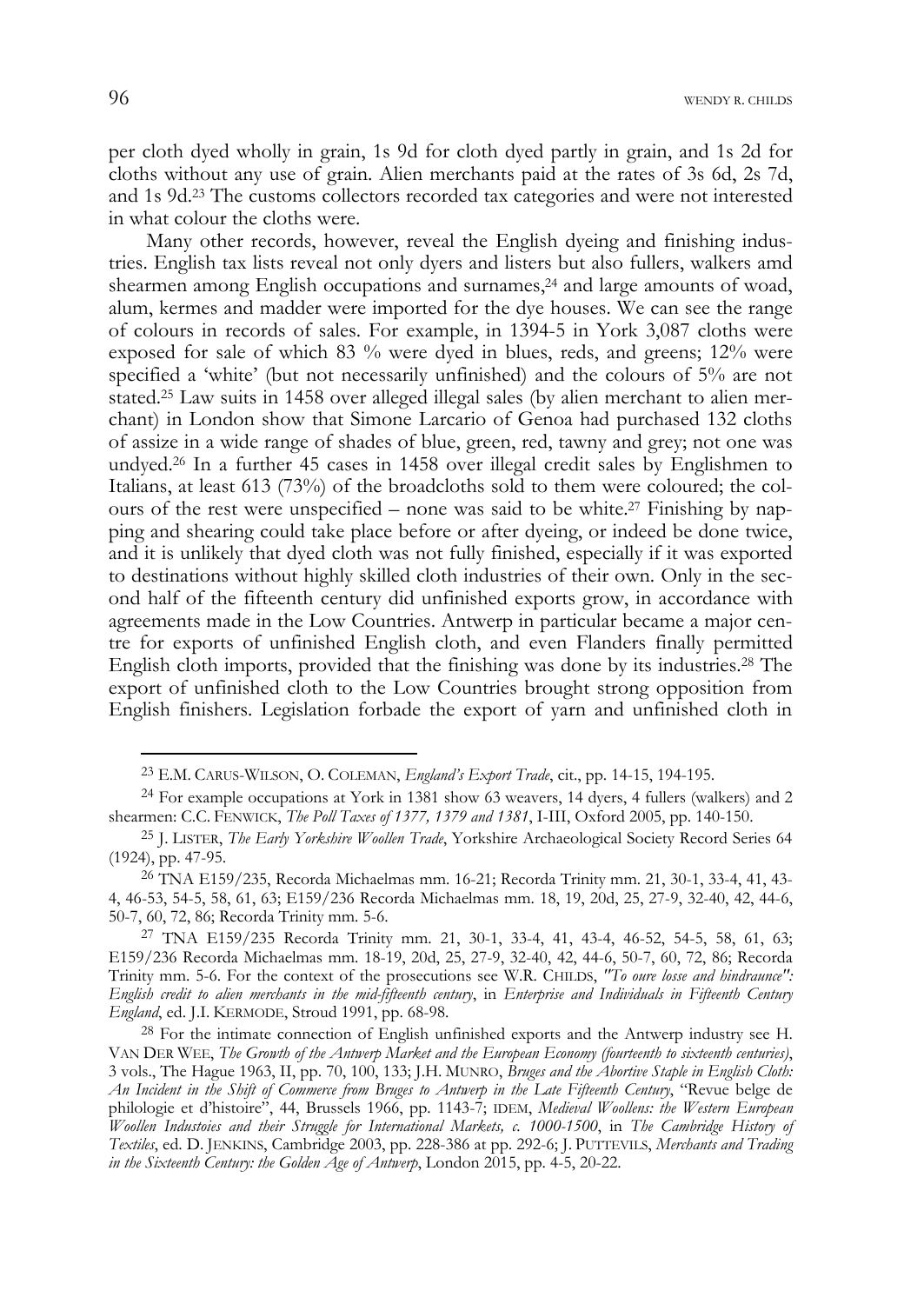1467 and 1487,29 but it was hard to enforce the regulations against the English Merchant Adventurers who wanted to export unfinished cloth, believing that the industries in Antwerp were better able to judge the fashions and colour demands of the eastern Continental markets.30 Other markets continued to buy finished cloth. Italian and Iberian purchases show the great range of colours and Iberian royal purchases indicate high quality. The royal household of Navarre in the early fourteenth century bought at least three shades of red, three of green, four of blue, and turquoise and violet as well as browns, blacks, greys and finished whites (suitable for clothing the queen and infantas and for a gift to the Bishop of Bayonne). The Castilian monarchs between 1492-6 also bought English reds and greens. Italian merchants in London in 1458 handled blues (plunket and blod), greens (grass green, gaudy green, green medleys), reds (red and crimson), grey musterdevilliers, and something called 'lion's skin'.31 In the absence of private mercantile papers it is not easy to be sure of the relationship of the English ports and the production in their hinterlands. Was England's cloth industry producer- or consumer-led? Port and hinterland are, of course, intimately linked and it is most likely that what reached the market was a blend of the two. It is not clear which dominated, but ultimately producers could only prosper if they offered goods that sold. In some records it is clear that overseas merchants wrote to their agents to specify the cloth they wanted. In 1458 a Toulouse merchant ordered three pink and one red cloth of England of specified (finished) quality from his contact in Pau and in 1470 Juan de Medina wrote from Lepe to Juan Seboll, his partner in London, to say that if Seboll was going to send more cloths to Spain he should send musterdevillers, fine Bridgwater straits, good kersies, white russets and bright greens.32 Similarly the exports of unfinished cloth to Antwerp at the end of the fifteenth century increased because the demands from Antwerp buyers were transmitted to English producers.

Many other patterns appear through the customs accounts. They show for instance the constant imports of industrial raw materials (dyes and mordants for the cloth industry, iron and timber) as well as luxuries (silks, spices, and wine) and small consumer goods (tiles, pots, locks, bells etc). They show the share of trade in the hands of English and foreign merchants and the share of trade carried by English and foreign shipping. English ships dominated few routes, except those to Bordeaux before 1453 and to Iceland for much of the fifteenth century. On all other routes they sailed alongside ships of other nations, which were also frequent visitors to English ports. The role that English ships played in different ports varied widely. Where customs collectors recorded homeports of shipping, as in Bristol and

j

<sup>29</sup> Statutes 7 Edward IV cap. 3; 3 Henry VII cap. 12: *Statutes of the Realm*, A. LUDERS et al eds., 11 vols., London 1810-28, II, pp. 422, 520; J. OLDLAND *The London Fullers and Shearmen, and their Merger to Become the Clothworkers' Company*, in "Textile History", 39, 2013, n. 2, pp. 172-192 (at 178-179).

<sup>30</sup> J.H. MUNRO, *Medieval Woollens*, cit., p. 286.

<sup>31</sup> *Archivo General de Navarra. Catálogo de la Sección de Comptos: documentos*, J. CASTRO, F. IDOATE eds., 50 vols, Pamplona 1952-70, especially vols. 20-34 passim; A. DE LA TORRE, *Telas extranjeras en la Corte de los Reyes Católicos*, in *VI Congreso de Historia de la Corona de Aragon, 1957,* Madrid 1959, pp. 831-839; TNA, E159 (King's Remembrancer's Memoranda Rolls), 235 Recorda Michaelmas mm.16, 18, 19.

<sup>32</sup> P. WOLFF, *Three Samples of English Fifteenth Century Cloth*, in *Cloth and Clothing in Medieval Europe*, cit., pp. 120-125; *Calendar of Close Rolls 1468-76*, London 1953, no. 709.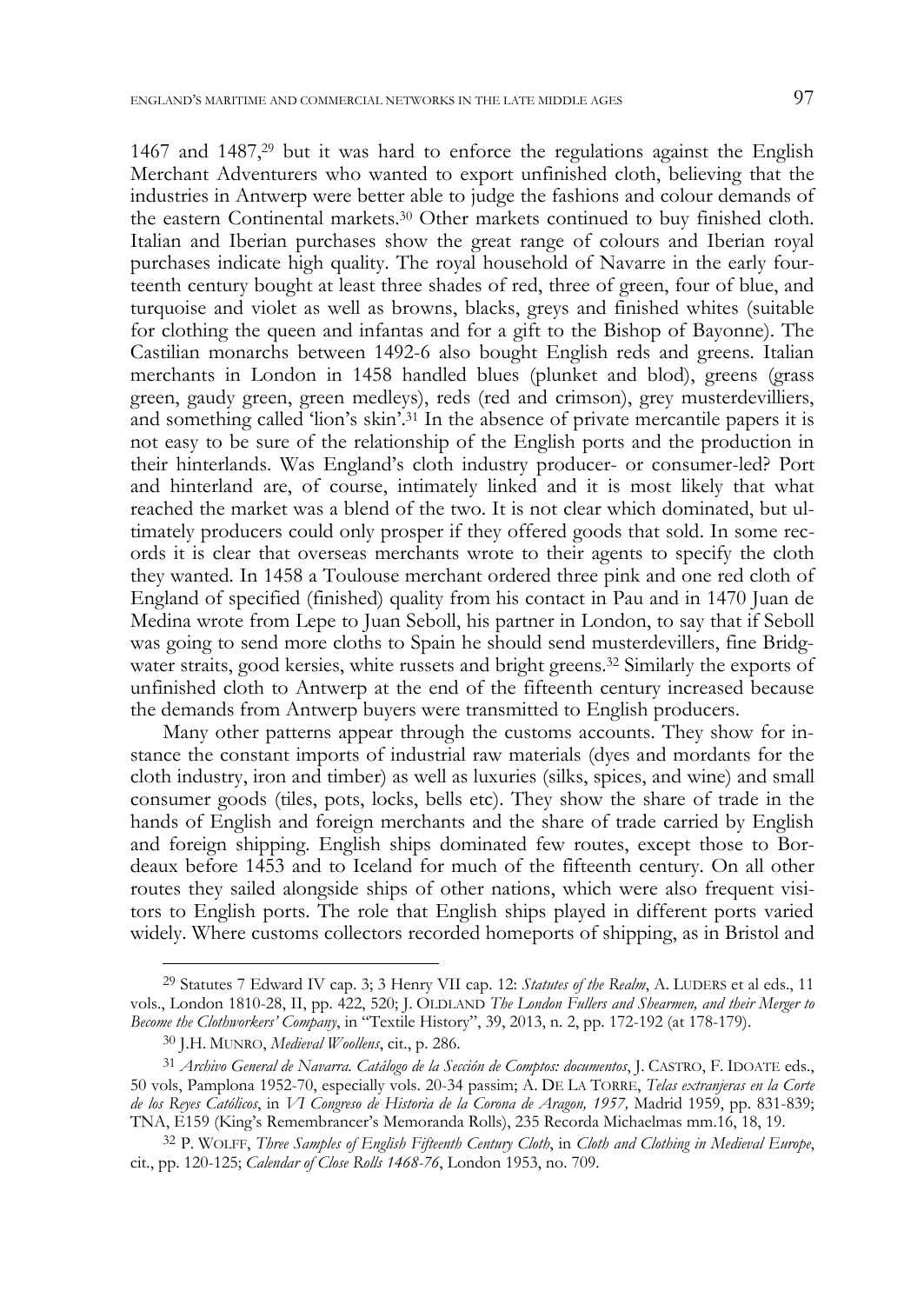Hull, these patterns of English and foreign shipping can be quite precisely plotted, where accounts record ships only by masters' names precise detail is lost (see Tab. 1).

Unfortunately London and Southampton are among those whose accounts rarely record homeports. Nonetheless, the names and cargoes allow a general picture to emerge and Professor Harding has estimated that up to 45% of shipping at London in 1390-1 might be from the Low Countries.<sup>33</sup> A rare account with homeports provides a sharper picture for London for 1480-1. The general pattern revealed in the customs accounts overall is as one might expect: ships of Holland, Zeeland, Germany and Baltic ports were particularly busy in English east coast ports while Iberians and Bretons were more frequent in the south-west and Italians used Southampton and London.<sup>34</sup> Foreign shipping movements in the accounts illustrate very well the extent and frequency of geographical contacts made in English ports but movements do not necessarily reflect the percentage of trade carried. Despite the level of foreign shipping and surges of foreign competition, English merchants held their own in cargo handling. They rarely handled less than 50 per cent of cloth exports and of inward and outward trade by value and often handled and carried over 60 per cent. 35 This is well illustrated by Hull, where local men supplied under 50% of shipping but controlled 60-80 % of trade (see Tab. 1 and 2).

<sup>33</sup> V. HARDING, *Cross-channel Trade and Ciltural Contacts: London and the Low Countries in the Later Fourteenth Century* in *England and the Low Countries in the Late Middle Ages*, C.M. BARRON, N. SAUL eds., Stroud 1995, pp. 153-168 (at 161-3).

<sup>34</sup> N.J.M. KERLING, *Commercial Relations of Holland and Zeeland with England from the late 13th Century to the Close of the Middle Ages*, Leiden 1954, pp. 222-3; J.D. FUDGE, *Cargoes, Embargoes, and Emissaries*. *The Commercial and Political Interaction of Egland and the German Hanse 1450-1510*, Toronto 1995, pp. 115, 117.

<sup>35</sup> E.M. CARUS-WILSON, O. COLEMAN, *England's Export Trade*, cit., pp. 75-111, 138-155.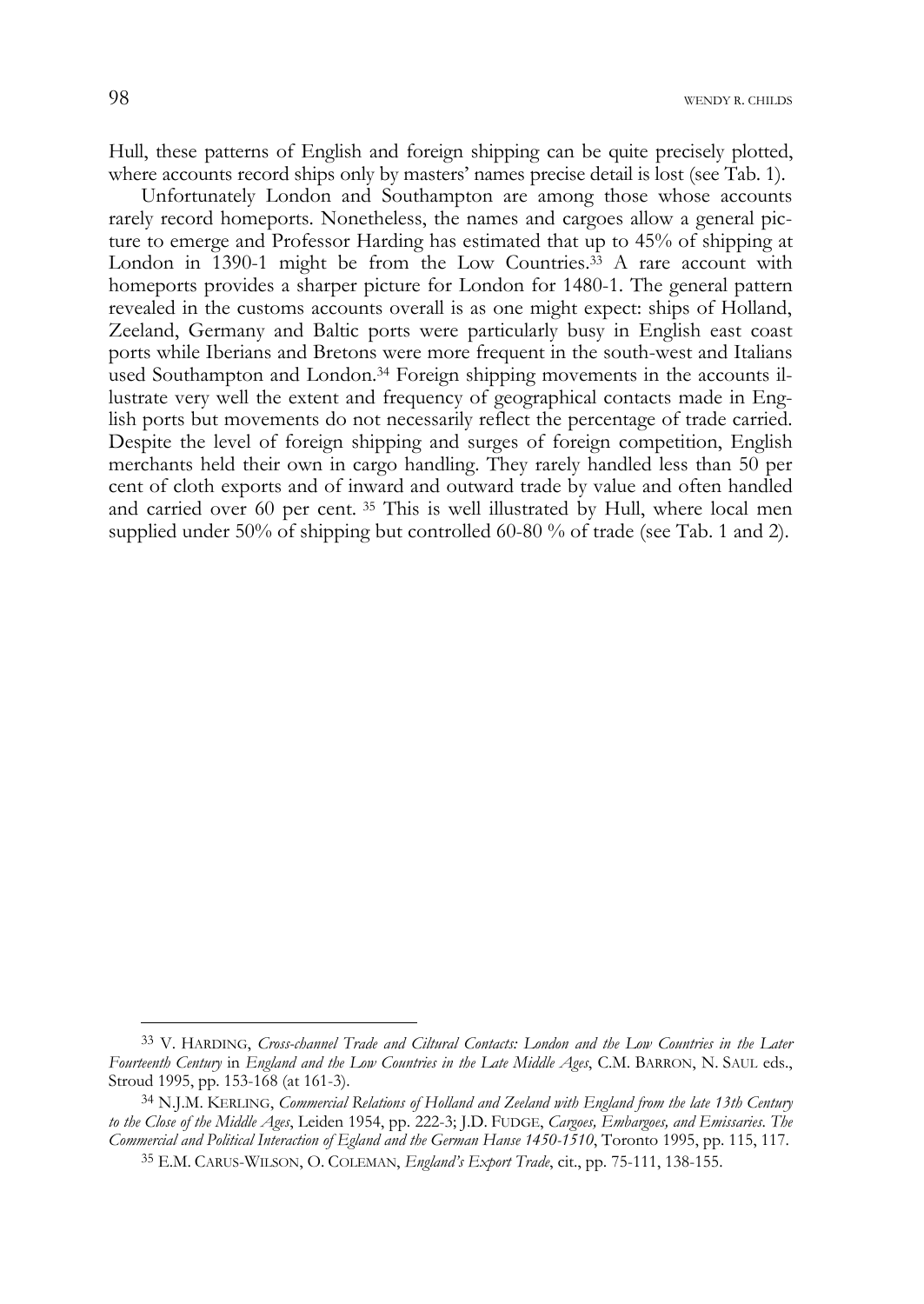Tab. 1. Examples of shipping movements the late fifteenth century in English ports from north-east to west

The totals are of movements (inward and outward). Percentages are of the legible ships; in most account the illegible names are few and it makes little difference to the percentages. Accounts cover full years (12 months) unless otherwise stated.<sup>1</sup>

# KINGSTON UPON HULL2

|                                                       | ${\rm Eng/GhIs}/$ ${\rm Tr}\, {\rm vessels}$                                                                       |                         | LC Hans. | Foreign vessels $\begin{array}{cl} \text{Here} \\ \text{N.Fr} \end{array} \begin{array}{cl} \text{Breton} \end{array}$ |                 |          | Basque            | Scottish |                                                               |
|-------------------------------------------------------|--------------------------------------------------------------------------------------------------------------------|-------------------------|----------|------------------------------------------------------------------------------------------------------------------------|-----------------|----------|-------------------|----------|---------------------------------------------------------------|
| $1464 - 1466$<br>$147 - 2$<br>$147 - 2$<br>$148 - 90$ | 8458                                                                                                               | $35%$<br>$36%$<br>$46%$ | 5840     |                                                                                                                        |                 |          |                   | 21       |                                                               |
|                                                       |                                                                                                                    |                         |          |                                                                                                                        |                 |          |                   |          |                                                               |
|                                                       |                                                                                                                    |                         |          |                                                                                                                        |                 |          |                   |          |                                                               |
| LA NDON <sup>4</sup><br>Date                          |                                                                                                                    |                         |          |                                                                                                                        |                 |          |                   |          |                                                               |
|                                                       |                                                                                                                    |                         |          |                                                                                                                        | Foreign vessels |          |                   |          |                                                               |
|                                                       | $\begin{array}{ll} \mathrm{Eng}/\mathrm{ChIs}/\\ \mathrm{It}\,\mathrm{vessels}\\ \&\, \%\\ 155 & 37\% \end{array}$ |                         | LC       | Hans.                                                                                                                  | $_{\rm N.Fr}$   | Breton   | Basque Portuguese |          | $\begin{array}{l} \text{Vence}\\ \&\text{S. Sp.} \end{array}$ |
| 1480-15                                               |                                                                                                                    |                         | 139      | 33                                                                                                                     |                 | $\equiv$ | 24 19             |          |                                                               |

These accounts are printed in The Customs Accounts of Hull 1453-1490, W.R. CHILDS ed., Yorkshire Archaeological Society Record Series 144,  $E_{\text{DR}}/(\text{ChIs}/\text{Ir} = \text{English/Channel Island/Itish}, \text{LC} = \text{Low Countries}; \text{N.Fr.} = \text{Notthen French (Calais, Nomani); Hans. = Hansad.}$ Leeds 1986, pp. 65-120, 151-77, 202-24.

3 ships illegible.

respectively. The tunnage and poundage account for 1487-8 (TNA E122/78/7) and the petty custom account for 1490-1 (TNA E122/78/9) show similar numbers. Unfortunately none of these accounts record the homeports of vessels. It is therefore impossible to compile accurate London petty custom accounts for  $1470-1$ ,  $1472-3$  and  $1477-8$  (TNA E122/194/19, 20, 23) survive and record 384, 398, 322 movements ables, but the masters' names indicate the rising Iberian trade: 38 vessels appear to have Basque masters and 9 have Portuguese masters in 1487-8; in 1490-1 the numbers are 85 and 13 respectively.

<sup>5</sup> The Owrseas Trade of London, Exchequer Customs -Accounts 1480-1, H.S. COBB ed., London Record Society 27, 1990. This petty customs account (TNA E122/194/24) is an exception in recording home ports of shipping, but (as a petty custom account) it does not record English- and Spanish-owned inward cargoes which did not pay this tax. Thus some English and Spanish inward vessels may also escape the record.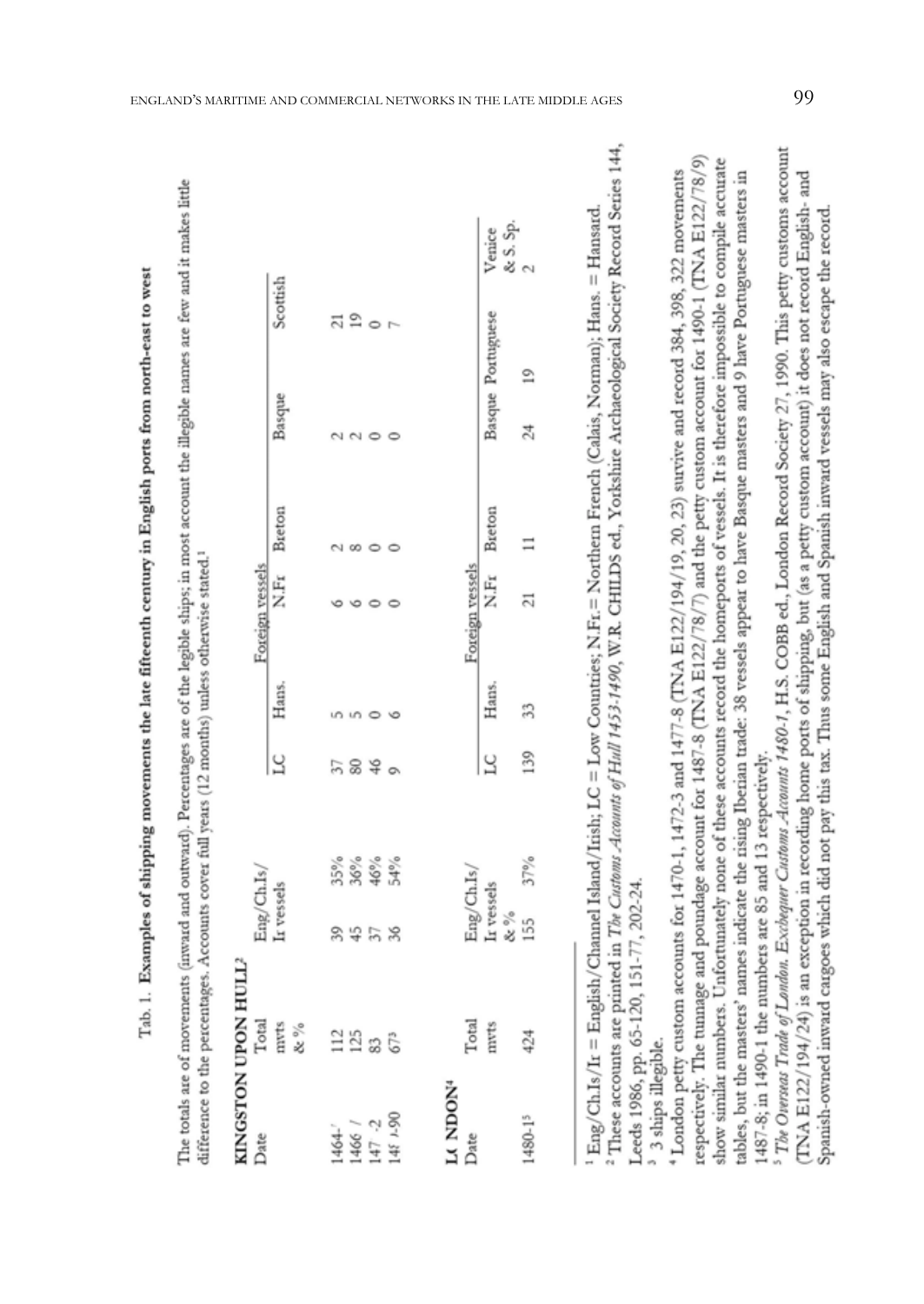| SOUTHAMPTON <sup>6</sup><br>Date Total<br>mrts |                                                                                                                                                                                                                                                                                                                                                                                                                                                                                                                                                |     | $\begin{array}{l} \rm{Eng}/Ch. Is/\\ \rm{It}\, \rm{vessels}\\ \&\,\% \end{array}$ |               | $\overline{\mathbf{r}}$                  | Hans.           | Foreign vessels<br>N.Fr   | Breton              | Iberian         | Venice/Genoa |
|------------------------------------------------|------------------------------------------------------------------------------------------------------------------------------------------------------------------------------------------------------------------------------------------------------------------------------------------------------------------------------------------------------------------------------------------------------------------------------------------------------------------------------------------------------------------------------------------------|-----|-----------------------------------------------------------------------------------|---------------|------------------------------------------|-----------------|---------------------------|---------------------|-----------------|--------------|
| 1464-5"<br>1487-88                             | I75                                                                                                                                                                                                                                                                                                                                                                                                                                                                                                                                            |     | $\begin{array}{c} \wedge \wedge \\ \wedge \wedge \end{array}$                     | $^{117}_{79}$ | $\begin{matrix} 258 \\ 268 \end{matrix}$ | $\ddot{\rm{2}}$ |                           | $>> 18 <<< <<< <<<$ | $\frac{18}{17}$ | 815          |
|                                                |                                                                                                                                                                                                                                                                                                                                                                                                                                                                                                                                                |     |                                                                                   |               |                                          |                 |                           |                     |                 |              |
| <b>BRISTOL</b>                                 |                                                                                                                                                                                                                                                                                                                                                                                                                                                                                                                                                |     |                                                                                   |               |                                          |                 |                           |                     |                 |              |
|                                                |                                                                                                                                                                                                                                                                                                                                                                                                                                                                                                                                                |     |                                                                                   |               |                                          |                 |                           |                     |                 |              |
|                                                | $\begin{tabular}{ll} \multicolumn{1}{l} \multicolumn{1}{c}{\text{Total}} \\ \multicolumn{1}{c}{\text{Total}} \\ \multicolumn{1}{c}{\text{Total}} \\ \multicolumn{1}{c}{\text{Total}} \\ \multicolumn{1}{c}{\text{Total}} \\ \multicolumn{1}{c}{\text{Total}} \\ \multicolumn{1}{c}{\text{Total}} \\ \multicolumn{1}{c}{\text{Total}} \\ \multicolumn{1}{c}{\text{Total}} \\ \multicolumn{1}{c}{\text{Total}} \\ \multicolumn{1}{c}{\text{Total}} \\ \multicolumn{1}{c}{\text{Total}} \\ \multicolumn{1}{c}{\text{Total}} \\ \multicolumn{1}{c$ |     | ${\rm Eng/GhIs}/ {\rm ChIs}/ {\rm Ir}$ vessels                                    |               | Gascon                                   |                 | Foreign vessels<br>Breton | Basque              | Portuguese      |              |
| $1485 - 69$<br>1486-710                        |                                                                                                                                                                                                                                                                                                                                                                                                                                                                                                                                                |     | $\frac{14\%}{50\%}$                                                               |               |                                          |                 |                           | 39                  |                 |              |
|                                                |                                                                                                                                                                                                                                                                                                                                                                                                                                                                                                                                                | 375 |                                                                                   |               |                                          |                 |                           | 28                  |                 |              |
| 1492-311                                       |                                                                                                                                                                                                                                                                                                                                                                                                                                                                                                                                                |     |                                                                                   |               |                                          |                 |                           |                     |                 |              |
|                                                |                                                                                                                                                                                                                                                                                                                                                                                                                                                                                                                                                |     |                                                                                   |               |                                          |                 |                           |                     |                 |              |

Southampton accounts do not record home ports. It is often difficult to separate English, French, and Low Country ships by masters' names and impossible to suggest percentages. Italian and Iberian identification is secure.

The account covers 1 year 5 months: printed in The Port Books or Local Customs Accounts of Southompton for the Reign of Edward IV, D.B. QUINN

and A.A. RUDDOCK eds., 2 vols. Southampton Record Society 37-38, Southampton 1937-8, II pp. 203-15.

<sup>&</sup>lt;sup>8</sup> TNA E122/142/10.

<sup>&</sup>lt;sup>9</sup> TNA E122/20/5: 3 ships unnamed or illegible.

<sup>&</sup>lt;sup>16</sup> TNA E122/20/7: 10 ships unnamed or illegible.

<sup>&</sup>lt;sup>11</sup> TNA E122/20/9: 3 ships unnamed and probably English.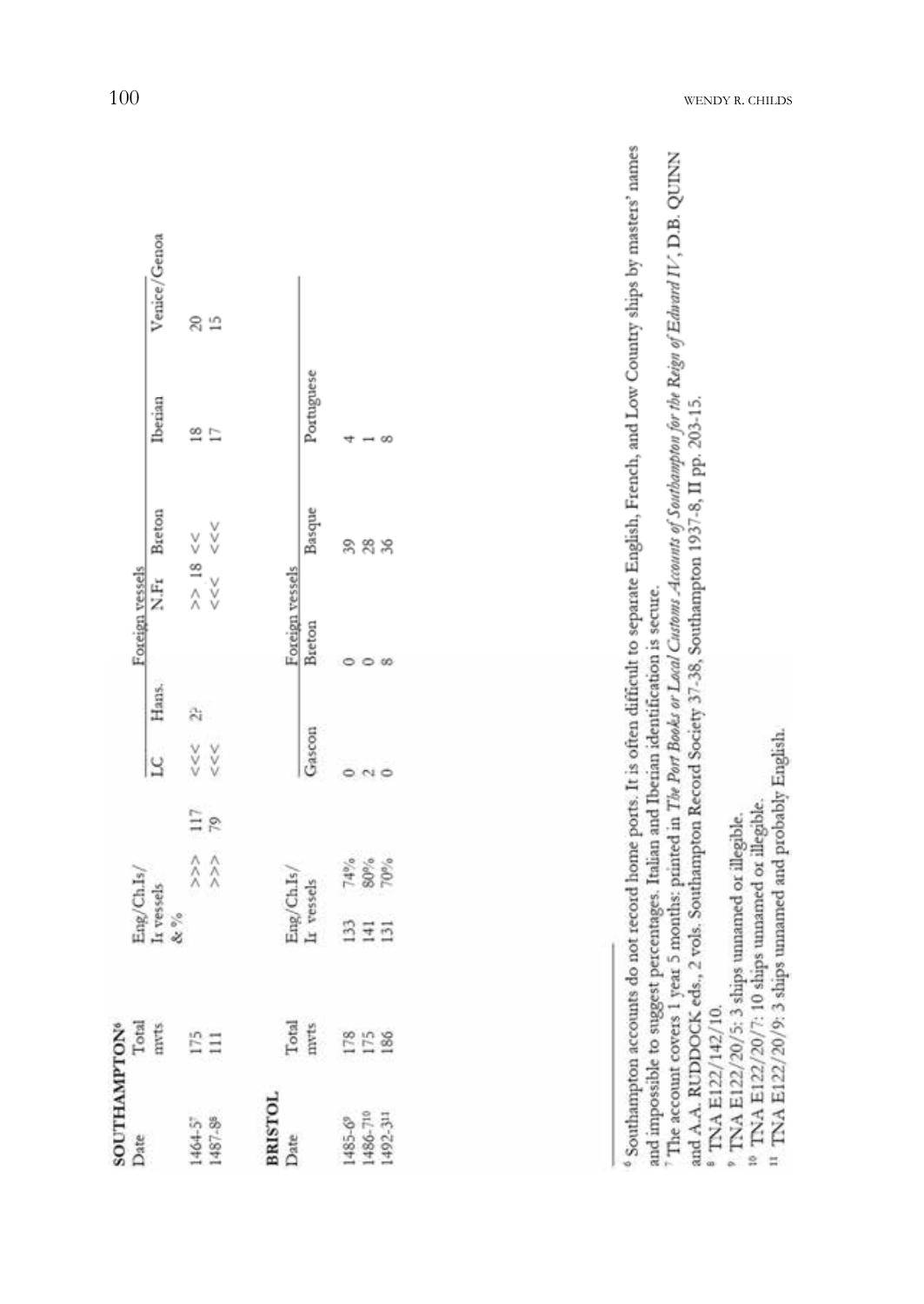# KINGSTON UPON HULL!

| Date                 | of assize | Cloth exports<br>in whole cloths |       | Value of exports in $f_*\mathcal{L}$ |                |        |     | Wool & fell<br>exports in sacks |          |     | Wine imports<br>in tuns |      |      | Value of imports in $\mathcal{L}\mathcal{L}$ |     |
|----------------------|-----------|----------------------------------|-------|--------------------------------------|----------------|--------|-----|---------------------------------|----------|-----|-------------------------|------|------|----------------------------------------------|-----|
|                      |           |                                  | $E\%$ |                                      | $\overline{u}$ | $E\%$  |     | $\frac{1}{2}$                   | $E\%$    |     | Щ                       | E%   |      | Щ                                            | Ě%  |
| 1464-5               | 880       | 760                              | 86%   | 1239                                 | 1055           | 85%    | 227 | 227                             | 100%     | 658 | 412                     | 63%  | 2496 | 1640                                         | 66% |
| 1466-7               | 374       | 326                              | 87%   | 1108                                 | 806            | 73%    | 886 | 886                             | 100%     | 301 | 265                     | 88%  | 2294 | 1539                                         | 67% |
| $1471 - 2$           | \$40      | 839                              | 100%  | 1483                                 | 919            | $62\%$ | 666 | 666                             | 100%     | 632 | 631                     | 100% | 2292 | 1881                                         | 82% |
| 1489-90 <sup>2</sup> | 887       | 793                              | 89%   | 869                                  | 551            | 63%    | 358 | 358                             | $100%$ 0 |     | ¢                       |      | 2225 | 1038                                         | 47% |

<sup>&</sup>lt;sup>1</sup> These accounts are printed in The Customs Accounts of Hull 1453-1490, W.R. CHILDS ed., Yorkshire Archaeological Society Record Series 144, Leeds 1986, pp. 65-120, 151-77, 202-24. T = total;  $\vec{E} =$  English-owned;  $E\% =$  English percentage of the whole.<br><sup>2</sup> This account is damaged and  $\chi$ 22 of import values and  $\chi$ 29 of export values cannot be ascribed to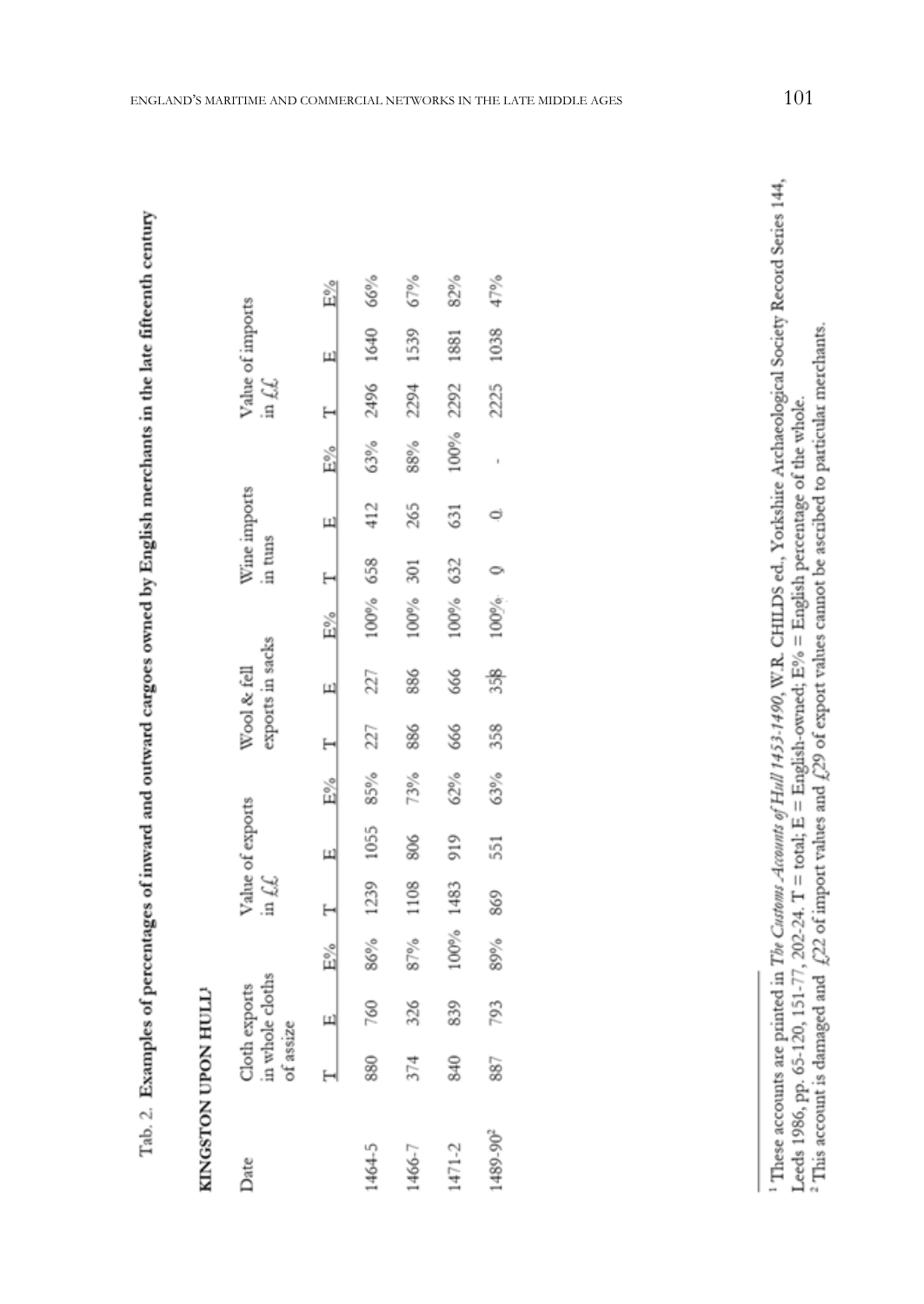### 6. GEOGRAPHICAL RANGE OF ENGLAND'S TRADE NETWORK

In the thirteenth and early fourteenth century England's direct trade network was already wide. Whether goods were handled and carried by English or foreign merchants and ships, the network of direct contacts stretched from Scandinavia to the Mediterranean, but undoubtedly at this period the Low Countries dominated. By c. 1400, with the growth of cloth exports, England's trade was more evenly spread, English activity had increased beyond the Low Countries, and by the end of the fifteenth century there was a perceptible shift to the west. It may seem that English merchants and seamen were unadventurous in the thirteenth century, because their trade was so closely focussed on the Low Countries. And why should it not be? That was where English wool sold best and it also housed the great entrepôt of Bruges and the lesser ports of the Scheldt estuary, from which English merchants could obtain goods from all over the then known world. English ships and merchants could, therefore, make a good living just shuttling back and forth across the relatively risk-free Narrow Seas. However, there had always been some merchants who ventured further and as English exports moved from wool to cloth in the fourteenth century, so more merchants joined them, expanding especially into the Baltic Sea and Iberia, where they were well placed to benefit from the latemedieval Iberian economic expansion. In the last two centuries of the middle ages, therefore, England's regular direct maritime contacts were with very diverse places, from undeveloped Iceland to highly sophisticated Italy.

As well as this overall geographical expansion of English activity, England's trade network was also constantly shifting emphasis internally in response to economic and political pressures. To illustrate these short and medium term changes within the overall expansion, we need to look at England's contacts from north to south in a little more detail. To the immediate north was Scotland, but Anglo-Scottish trade was thin because of the Anglo-Scottish wars and Scotland's French alliance. Even in the 1460s, after the end of the Hundred Years War, relatively few Scottish ships came into English ports, preferring their well-established trade in the Low Countries.<sup>36</sup> Across the sea, Scandinavian links with Norway, Denmark, and Gotland remained from the Viking period. Scandinavian trade was still strong in eastern ports in the early fourteenth century, when ships of Trondheim and Bergen came to Hull and Lynn with stockfish, timber, butter and skins. English ships and merchants also sailed the route, but found themselves under increasing pressure from Hanseatic (especially Lübeck) expansion into Denmark and Norway in the late fourteenth century and Bergen (where Hanse merchants held a privileged position) became uncomfortable for the English. By *c*. 1400 some English merchants went directly to Iceland for their stockfish and the fifteenth century became known as Iceland's 'English century'.37 Other English merchants, however, remained at

<sup>36</sup> For example, a number of Scottish ships came to Hull in 1465-67, but rarely in other years: W.R. CHILDS, *The Customs Accounts*, passim.

<sup>37</sup> E.M. CARUS-WILSON, *The Iceland Trade*, in *Studies in English Trade in the Fifteenth century*, E. POWER, M.M. POSTAN eds., London 1933, pp. 133-182; G.J. MARCUS, *The Conquest of the North Atlantic*, Woodbridge 1980, pp. 125-154; W.R. CHILDS, *England's Icelandic Trade in the Fifteenth Century: the Role of the Port of Hull*, in *Northern Seas Yearbook 1995*, P. HOLM, O. JANZEN, J. THOR, eds., Esbjerg 1995, pp.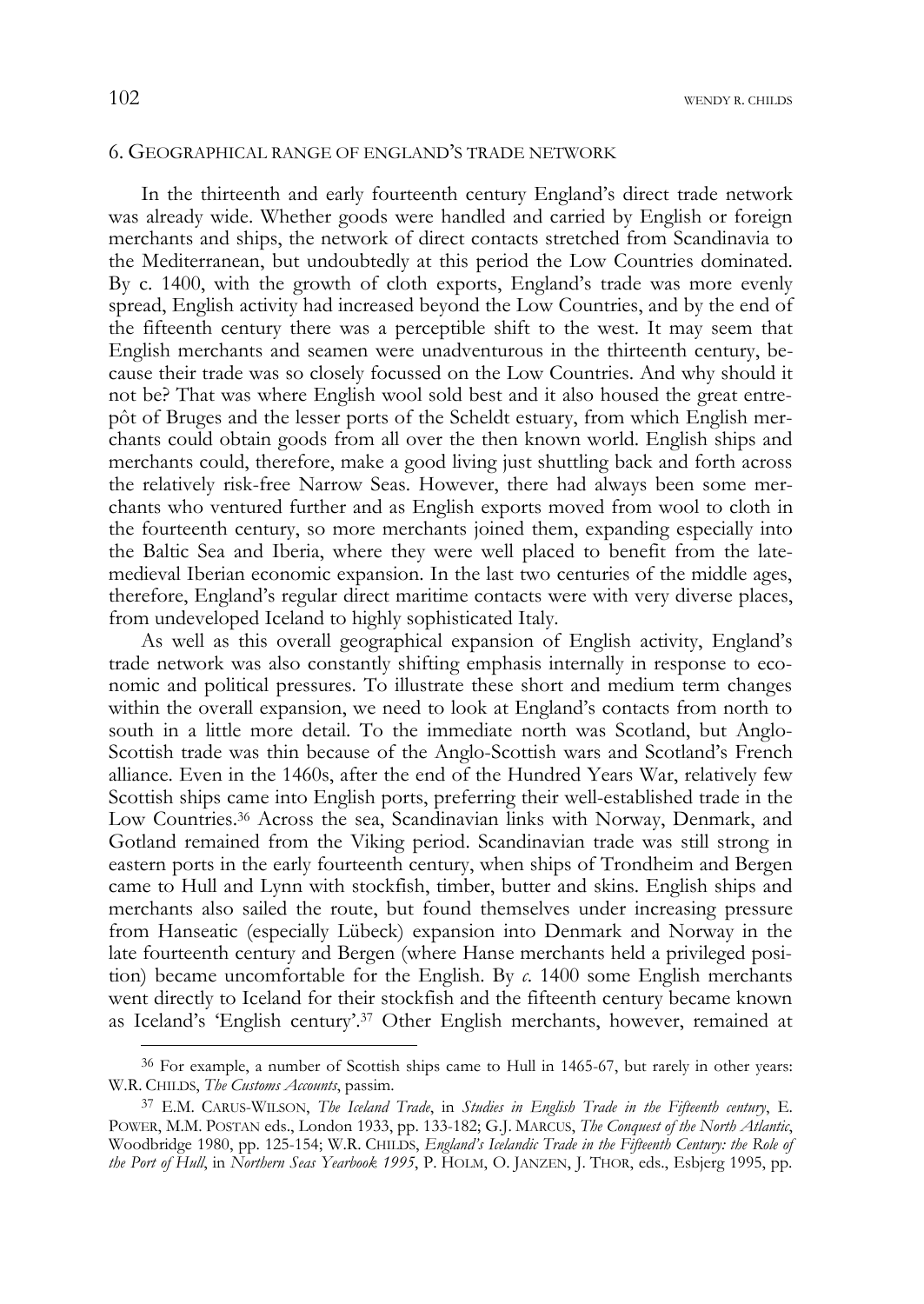Bergen, especially those of King's Lynn who also worked extensively with Lübeck merchants. Anglo-German trade was also longstanding. Until the thirteenth century this had been mainly via the Rhine or through Hamburg, but as German merchants moved along the southern Baltic shores, so direct Anglo-Baltic trade increased there for timber, osmund, iron, copper and potash. Much of this trade was in Hanseatic ships until the mid to late fourteenth century, when (in the 1360s and 1370s) the English made a determined effort to expand into the Baltic and settled especially in Gdańsk. By the mid-fifteenth century, however, Hanseatic protective regulations (and some violence) had curtailed English activity in Baltic trade. Many fewer English ships and merchants sailed there, although English cloth exports continued to do very well, largely in the hands of Hanseatic merchants.38 Further south, all the Low Country provinces attracted English trade. Flanders absorbed much wool, although it rejected English cloth; Holland and Zeeland took cloth (some to pass into Germany) and increasing amounts of wool for their developing cloth industry; Brabant likewise imported and transferred English cloth and Antwerp became a considerable centre for finishing English cloth at the end of the fifteenth and beginning of the sixteenth century.

At Bruges, then Antwerp, and at smaller ports such as Middelburg, Bergen-op-Zoom, and Dordrecht English merchants bought in return all types of goods, some brought long distances from Scandinavia, Germany, Poland, Iberia and Italy and others produced in the Low Countries or nearby: linens, madder, onions, garlic, beer, tiles, pots, Liège metal work. Although England had to look further afield for cloth markets as exports rose, the Low Countries nonetheless remained a major focus for the English. To the south and west, France was much less important to England in the fourteenth and fifteenth centuries because trade was severely curtailed by the Hundred Years War. The capture in 1336 of Calais (which became England's wool staple from the 1360s) gave England a foothold on French territory and Henry V's conquest of Normandy reopened trade directly across the Channel, but in the late middle ages England's only important trade destination in France was Bordeaux in English Gascony. Gascon wine had attracted over 300 English ships a year to Bordeaux in the early 1300s (one third of the total shipping there at that time), but the beginning of the Anglo-French war had cut Bordeaux's wine exports by two thirds. This remaining trade, however, was dominated by the English. English ships carried between 70 and 85 per cent of Bordeaux's wine exports, and if ships of Wales, Ireland and Bayonne are included then ships of English territories exported 80-94 per cent.39

The end of the Hundred Years War badly disrupted this trade again when England lost Gascony in 1453 and radically altered trade routes in the Channel and Bay

 <sup>11-31, (</sup>Fiskeri- og Søfartsmuseet studieserie 5); A. Agnarsdóttir, *Iceland's 'English Century' and East Anglia's North Sea World* in *East Anglia and its North Sea World in the Middle Ages*, D. BATES, R. LIDDIARD eds., Woodbridge 2013, pp. 204-216.

<sup>38</sup> T.H. LLOYD, *England and the German Hanse 1157-1611*, Cambridge 1991, pp. 48-9, 50-172. See also S. JENKS, *England, die Hanse und Preussen. Handel und Diplomatie 1377-1474*, I-III, Köln 1992, passim.

<sup>39</sup> TNA E101/184/19; 185/7,11; 188/12; 191/3; 192/1; 194/3; 195/19; BRITISH LIBRARY, LONDON, Additional MS 15524.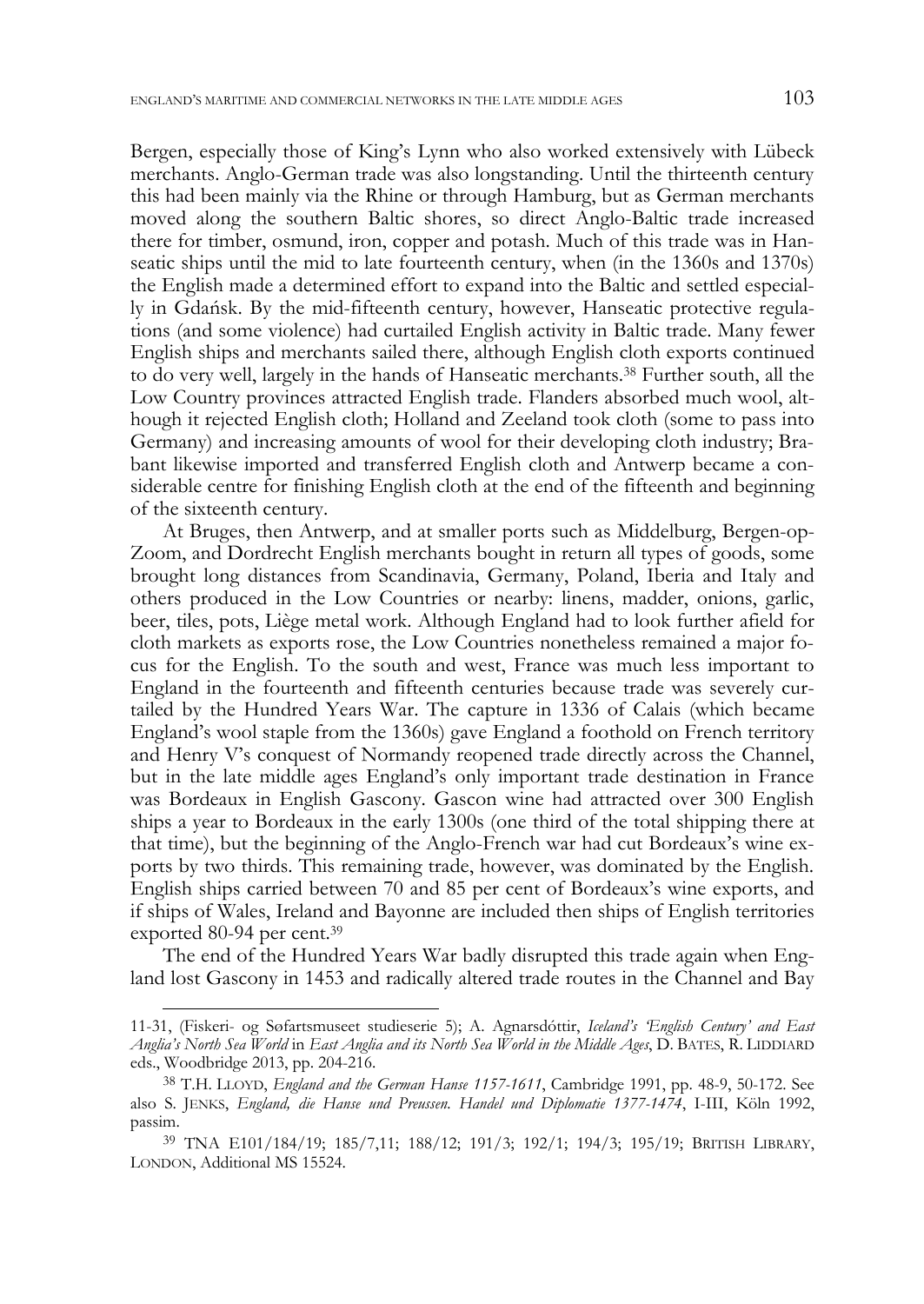of Biscay. But the political changes and subsequent truces brought compensation in the form of increased trade with Normandy, Brittany, La Rochelle and Castile. The re-opening of Anglo-Castilian trade was particularly important. Anglo-Iberian trade had been strong in the later thirteenth and early fourteenth centuries. Much was with the Basque Provinces and dominated by the Basques, but the activity of English merchants grew in the mid-fourteenth century (somewhat earlier than it did in the Baltic). There is evidence for English activity in Castile 1311 and 1338, but it increased in the 1350s and English merchants were busy in Lisbon and Seville by 1369.40 Trade with Castile, however, faded thereafter when Castile became an ally of France in the Hundred Years War in 1369. Some trade could continue during truces and Italian ships that called at Andalusian ports continued to bring southern goods, but it was not until the end of the war and the new treaty with Castile in 1466 that England's trade with Castile took off once more. In the 1480s and 1490s Basques flooded into London and an English 'colony' resident in Seville began to rival that in Lisbon. Anglo-Portuguese trade, already long-standing by the midfourteenth century, had benefitted from the Anglo-Castilian difficulties. It supplied many of the southern goods the English wanted (oil, kermes dye, fruit and wine); and the marriage of Phillippa of Lancaster to João Aviz and subsequent Anglo-Portuguese alliances secured the trade. From the later fourteenth century English merchants established a permanent resident group in Lisbon.

On all these more northerly routes, of course, English ships sailed alongside those of other nationalities from all over Europe; only in their captive markets at Calais and Bordeaux did English merchants and ships dominate. Further south, however, the picture was different. As yet, the route into the Mediterranean was rarely sailed by English ships. Direct contacts were strong, regular and frequent, but largely handled by Italian ships and merchants, supplemented by those from Barcelona and the Basque Provinces. Italy as a historical, geographical and intellectual entity was very familiar to English people,<sup>41</sup> but so also were the legal and political independence and varied commercial offerings of individual city states. The term 'Italy' was used alongside specific references to Italian cities. For example, in Chaucer's time merchants from Florence,42 Lucca, Genoa, Milan, Venice, Pisa, Pistoia, and Bologna might be found in London, and Chaucer was comfortable describing Dante as both 'the grete poete of Ytaille' and 'the wise poete of Florence'.43 An

<sup>40</sup> *CPR 1307-13*, p. 375; *ibid. 1338-40*, p.1; W.R. CHILDS, *Anglo-Castilian Trade in the Later Middle Ages*, Manchester 1978, pp. 31-3; EADEM, *Trade and Shipping in the Medieval West: Portugal, Castile and England*, Porto 2013, p. 110.

<sup>41</sup> G.B. PARKES, *The English Traveler to Italy*. *The Middle Ages (to 1525)*, Rome 1954, pp. 567-8.

<sup>42</sup> For discussion of the Datini business in England see H. BRADLEY, *The Datini Factors in London, 1380-1410* in *Trade, Devotion and Governance. Papers in Later Medieval History*, D.J. CLAYTON, R.G. DAVIES, P. MCNIVEN eds., Stroud 1994, pp. 55-79.

<sup>43</sup> W.R. CHILDS, *Anglo-Italian Contacts in the Fourteenth Century*, in *Chaucer and the Italian Trecento*, ed. P. BOITANI, Cambridge 1983, pp. 65-87 at p. 69; *The Wife of Bath's Prologue and Tale*, lines 1125-6, and *The Monk's Tale*, line 2463, in *The Riverside Chauce*r, ed. L.D. BENSON, Boston 1987, pp. 120, 248; *A trade policy*, in *Historical Poems of the XIVth and XVth centuries*, ed. R.H. ROBBINS, New York 1959, p. 170.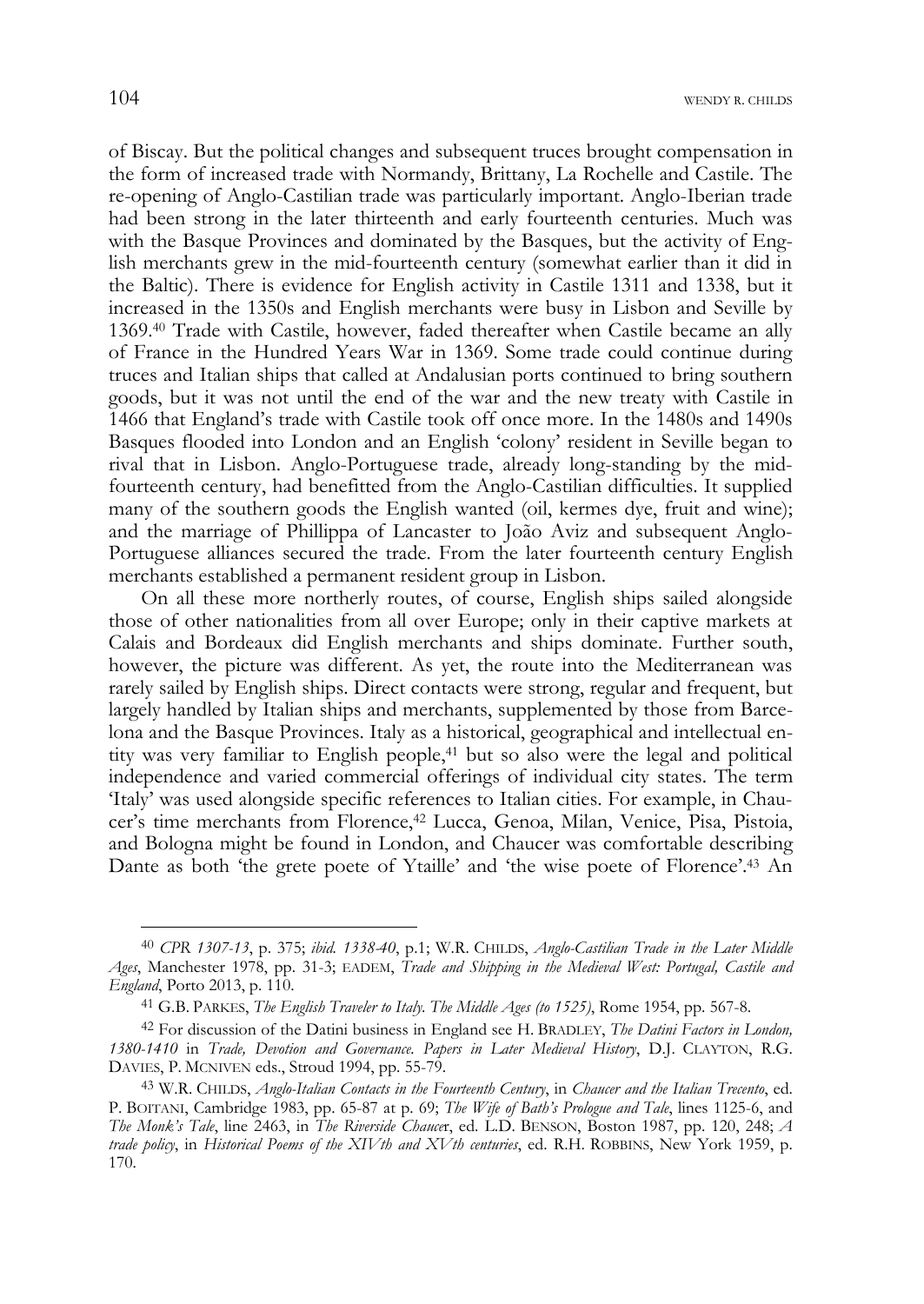anonymous writer of verses on 'A trade policy' in the mid-fifteenth century included 'Italy' in his list of markets for English cloth:

 'Prus-londe, florence, venyse and Iene, Melane, Catelony and all ytally.

The use of 'Italy' was not only a literary convention. The imposition of a tax on aliens resident in England in 1488 included every 'Venycian, Italyan, Januez, Florentyne, Mylener, Cateloner, Albertyn, and Lombard'; exemption from tunnage and poundage duties in 1488 was granted in response to a petition of 'mercatorum nationis Italiae, Venetorum vocatorum 'Venitians', Januensum vocatorum 'Janueyes', Florentinorum vocatorum 'Florentynes', Lucansium vocatorum 'Lucans'; and Professor Fusaro has drawn attention to the sense of unity and cooperation which could occur among the city states themselves when abroad.44

 A few individual English ships and masters can be traced in the Mediterranean from the late fourteenth century and a few English merchants travelled on the ships of Genoa, Venice, or Savona, even before the well-known expeditions of Robert Sturmy of Bristol took English merchants and ships into the Mediterranean,45 but it was not until the sixteenth century that English ships became familiar there. Nonetheless in the early fourteenth century the anonymous author of *The life of Edward II*  wrote rather oddly of large numbers of Englishmen in every country around the Mediterranean, well known for deceit and non-payment of debts;<sup>46</sup> but perhaps he meant pilgrims and churchmen?

Commercial networks of course extended beyond maritime areas into hinterlands, but it is not usual to find English merchants beyond the ports. It is true that Danzigers complained of English merchants travelling down the Vistula to Krakow (when they should go no further than Torun); probably more went into Flanders and northern Germany, given the intensity of activity in the Low Countries; possibly some English merchants went further into Gascony; but there is little evidence of merchants beyond Lisbon and Oporto, nor of ventures within Castile once trade was re-opened, unless merchants needed to seek help from royal courts. On the whole most English merchants did not go far from the coasts.

The documentary evidence for the thirteenth to fifteenth centuries shows a clear picture of steady geographical expansion of English commercial activity but within this general expansion, there were constant shifts of emphasis with short and medium term adjustments, as the above brief survey shows. The main pressures for these changes were changing commodities, economic competition, and political al-

<sup>44</sup> *PROME*, parliament of November 1487, C65/125, m.8; *Foedera, conventiones, litterae et cuiuscumque generis acta publica ... ab anno 1101 ad nostra usque tempora*, I-X, ed. T. RYMER, The Hague 1739-45, V. iii. 188; M. FUSARO, *Political Economies of Empire in the Early Modern Mediterranean. The decline of Venice and the rise of England 1450-1700*, Cambridge 2015, pp. 29-34.

<sup>45</sup> S. JENKS, *Robert Sturmy's Commercial Expedition to the Mediterranean (1457/8)*, Bristol 2006 (Bristol Record Society 58).

<sup>46</sup> *Vita Edwardi Secundi*, ed. W.R. CHILDS, Oxford 2005, pp. 108-111.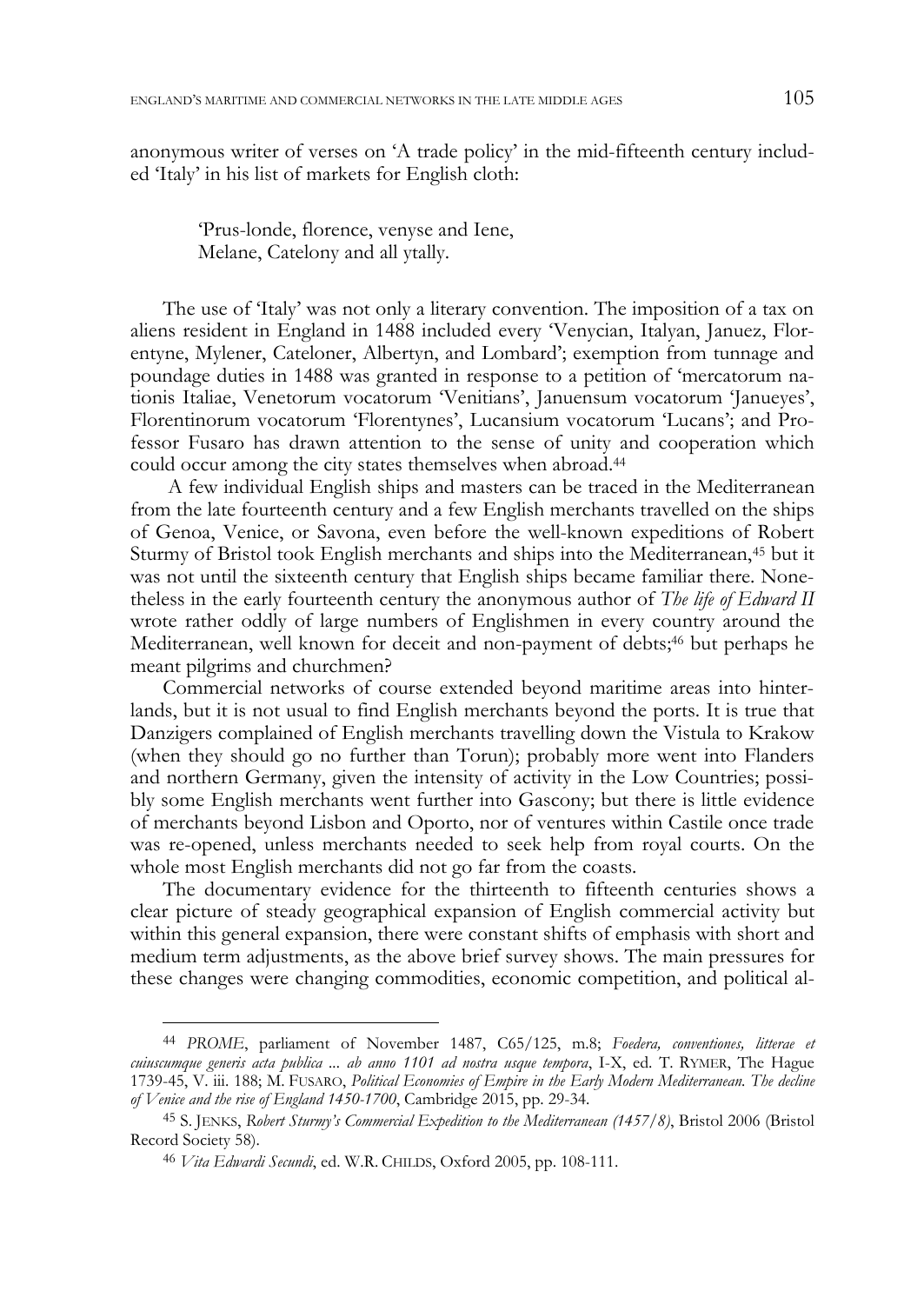liances and wars. The relationships of each of these with the others and with other general and local pressures in individual markets were complex, but nonetheless, in broad and simple terms, it is possible to see that the most important pressures varied in different areas. In the north economic competition became the main problem. English ships and merchants, who had successfully followed the Hanse into the Baltic in the mid-fourteenth century, were then curbed there in the fifteenth century by Hanse protective restrictions (which sometimes spilled into violence); similarly the privileged position of the Hansards in Scandinavia gave them a competitive edge, which helped push the English into the direct Icelandic trade. Further south, in the Low Country trade, the most important overall pressure was probably the change in England's exports. Political pressures in Anglo-Flemish relations and the Burgundian take-over were clearly very important, but the shift from wool to cloth lessened the centrality of Flanders and made Holland, Zeeland and Brabant (especially Antwerp) more attractive, both as markets in themselves and as transit points to inland Europe. Further west politics and war played a particularly influential part. The Hundred Years War had had great influence on Anglo-Gascon and Anglo-Castilian trade and its end effectively re-orientated England's western trade. A major re-alignment took place with the loss of Gascony in 1453 and the new Anglo-Castilian treaty in 1466. The shift from Gascon to Iberian trade is especially clear at Bristol, where the customs accounts specify destinations of exports. There in the late fourteenth century nearly 50 per cent of cloth exports went to Gascony and 24 per cent to Iberia, evenly split between Castile (during truces) and Portugal; at the end of the fifteenth century 84 per cent went to Iberia (two-thirds now to Castile) and only 6 per cent went to Gascony.47

For England's future trade the shift was extremely important as the whole of the Iberian Peninsula was re-opened to English activity, as were commercial opportunities there, just as Atlantic expansion began to take off in earnest in the 1480s.

Despite gaps in the records and changes in emphasis in the markets over time (as noted above), it is possible to make educated estimates for the overall importance of England's trading areas. On the whole the results are unsurprising. In the thirteenth to early fourteenth century England's overseas trade was widely spread but undoubtedly the Low Countries dominated; by the fifteenth century, however, with the growth of the cloth trade, the trade was more evenly spread.

<sup>47</sup> TNA E122/15/8; 16/2, 5, 9, 11, 13, 15, 17, 19-23, 26, 28, 30, 34; 18/39; 19/11, 13-15; 20/1, 5, 7, 9; 40/12; 161/31. See Table 3.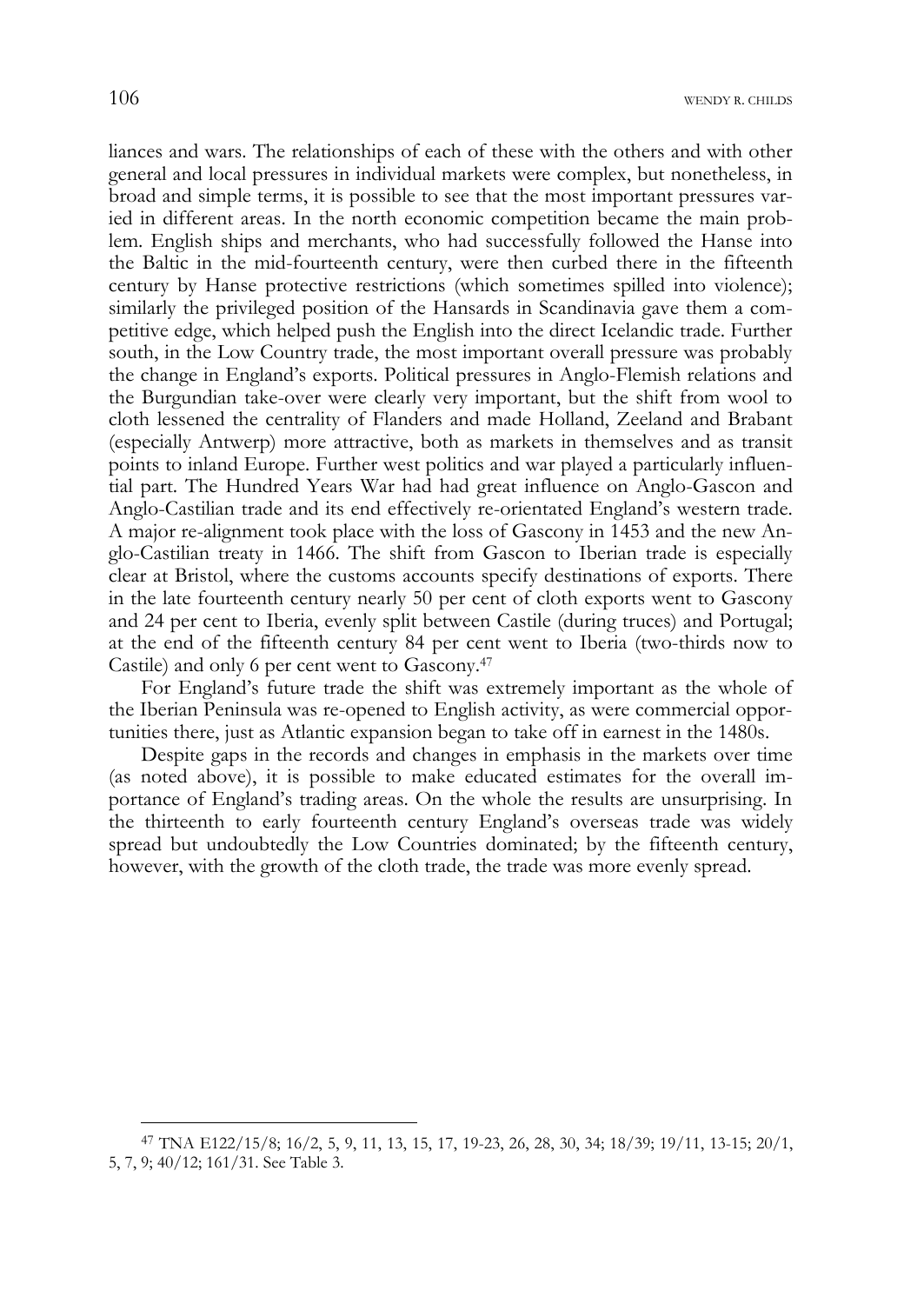| aamth                |
|----------------------|
|                      |
| $\ddot{\phantom{a}}$ |
| I                    |
|                      |
|                      |
|                      |
|                      |
| $\frac{1}{2}$        |
|                      |
|                      |
|                      |
|                      |
|                      |
|                      |
|                      |
| $\vdots$             |
|                      |
| š                    |
| Reict                |
|                      |
| j<br>i               |
|                      |
|                      |
| ó                    |
|                      |
|                      |
|                      |
|                      |
|                      |
| j                    |
|                      |
|                      |
|                      |
|                      |
|                      |
|                      |
|                      |
| ŀ<br>ı               |

్టే

|                       |  |                      | $12\%$<br>$13\%$                |                                                                                                                    | 12%<br>12%              |                   |
|-----------------------|--|----------------------|---------------------------------|--------------------------------------------------------------------------------------------------------------------|-------------------------|-------------------|
|                       |  |                      |                                 |                                                                                                                    |                         |                   |
|                       |  |                      | b<br>1325<br>1305<br>2926       |                                                                                                                    | 466<br>1758<br>273      |                   |
|                       |  | 5%<br>12%            |                                 |                                                                                                                    | 2<br>8 8 8<br>7         |                   |
| Ireland               |  | 1692<br>1472<br>5378 |                                 |                                                                                                                    | 169<br>1376<br>1268     |                   |
| [Iberia]              |  |                      | 74%)<br>74%)<br>71%)            |                                                                                                                    |                         | 58%<br>61%<br>84% |
|                       |  |                      | $\frac{88}{9}$<br>$\frac{8}{9}$ |                                                                                                                    | 43%<br>23%<br>24%       |                   |
| legutoc               |  |                      | 1896<br>1611<br>2004            |                                                                                                                    | 1860<br>3243<br>4328    |                   |
|                       |  |                      | 8%<br>10%<br>12%                |                                                                                                                    | $15%$<br>$38%$<br>$50%$ |                   |
| Destinations<br>Spain |  | 948<br>1282<br>2627  |                                 |                                                                                                                    | 650<br>5727<br>10730    |                   |
|                       |  |                      | $48%$<br>54%<br>42%             |                                                                                                                    | 28%<br>19%<br>6%        |                   |
| yascony               |  |                      | 5549<br>6640<br>9396            |                                                                                                                    | 1207<br>2816<br>1152    |                   |
|                       |  |                      |                                 | Total<br>11443<br>12332<br>13043<br>15043                                                                          |                         |                   |
|                       |  |                      |                                 | Date<br>1370s <sup>2</sup><br>1380s <sup>3</sup><br>1390s <sup>4</sup><br>1470s <sup>6</sup><br>1470s <sup>6</sup> |                         |                   |

The accounts are incomplete and cover only a few years within each decade. The numbers of cloths are, thus, only a fraction of total exports, <sup>2</sup> TNA E122/16/2, 15/8, 16/5, 16/9 (1376-80). In these accounts 18 cloths were sent to Brittany and 1,310 (12%) were not assigned a but the percentages show the relative importance of the markets. The shift from Gascony to Iberia after 1453 is marked. destination.

<sup>&</sup>lt;sup>3</sup> TNA E122/16/11, 16/13, 16/15, 40/12 (1380-83, 1386-7). In these accounts 540 were loaded for Genoa, 44 for NW France and 721 were not assigned a destination.

 $*$  TNA E122/16/19-21, 16/23-24, 40/17, 17/1 (1390-92, 1398-9, 1399-1400). In these accounts 957 cloths were loaded for NW France. Flanders and Prussia and 1969 were given no destination.

<sup>&</sup>lt;sup>5</sup> TNA E122/19/1, 19/3, 19/4, 19/6. In the 1460s accounts are poor and none covers a full year. Of the 'other' cloths 449 were sent to Bristol's out-ports for onward transport.

 $\frac{1714.5122/19}{716.18,19/10.15,18/39,161/31}$ . Of the 'other' cloths 972 were sent to Bristol's out-ports for onward transport.

TNA E122/20/1, 20/5, 20/7, 20/9. Of the 'other' cloths 158 were sent to Bristol's out-ports for onward transport.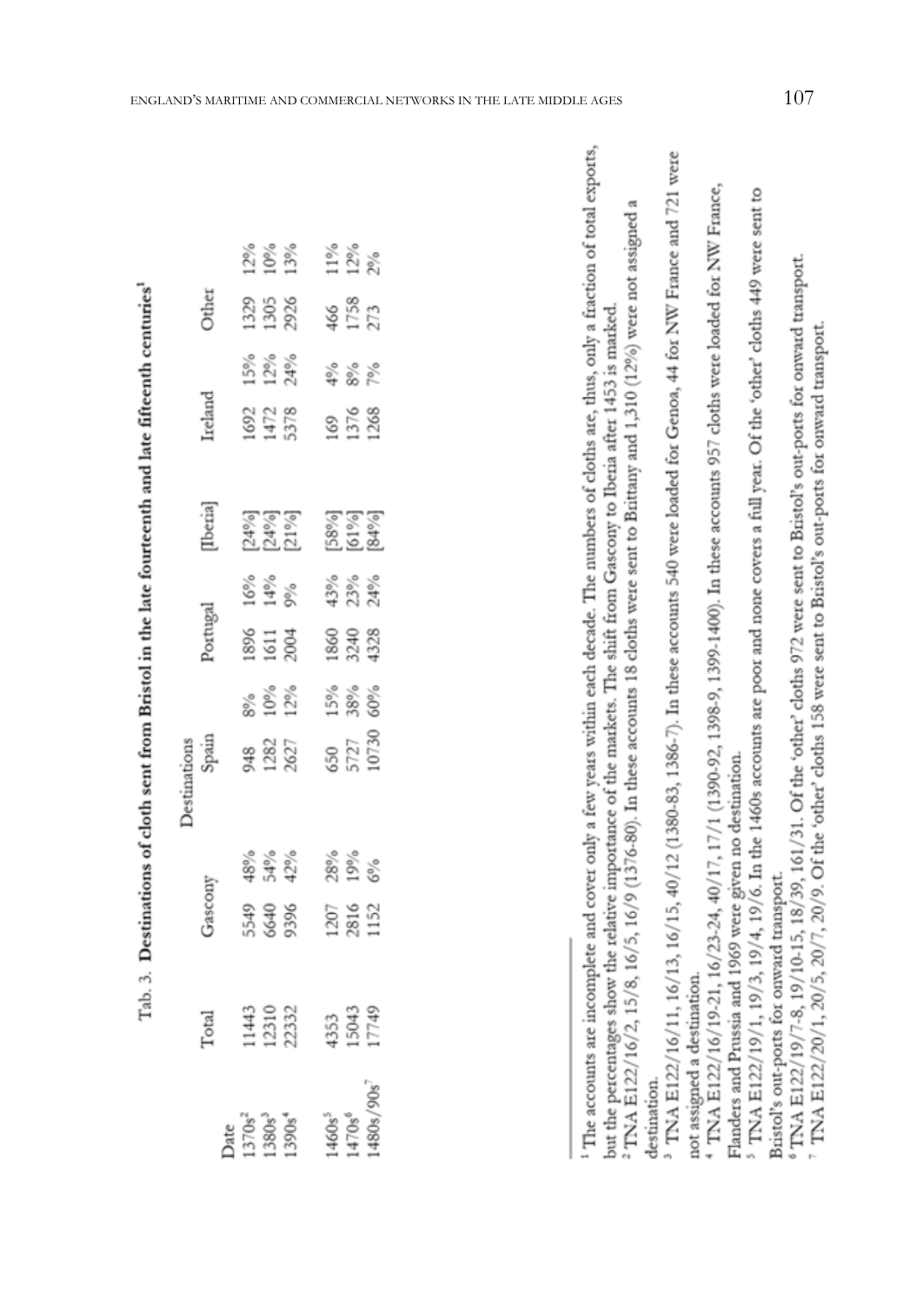

Map 1. **England's regular trade routes in the 15th century** 

Eastward trade nonetheless remained very important because the Low Countries always took some 80% of English wool and at least 20 to 25% of English cloth went eastwards to the Low Countries, the Baltic or inland Germany (often in the hands of Hanse merchants). Westward and southward trade, however, became increasingly significant. Gascony always supplied some 90 per cent of England's wine. Italian ships by the mid fifteenth century often loaded 20 per cent of English wool and up to 25 per cent of English cloth exports for the Mediterranean (and also sent wool and cloth overland). Iberian trade had ups and downs, but grew in importance at the end of the fifteenth century, when Castilian merchants alone could export 10-15 per cent of England's cloth,<sup>48</sup> (to which must be added Portuguese exports and English exports to Iberia).

<sup>48</sup> W.R. CHILDS, *Anglo-Castilian Trade*, cit., pp. 89-91.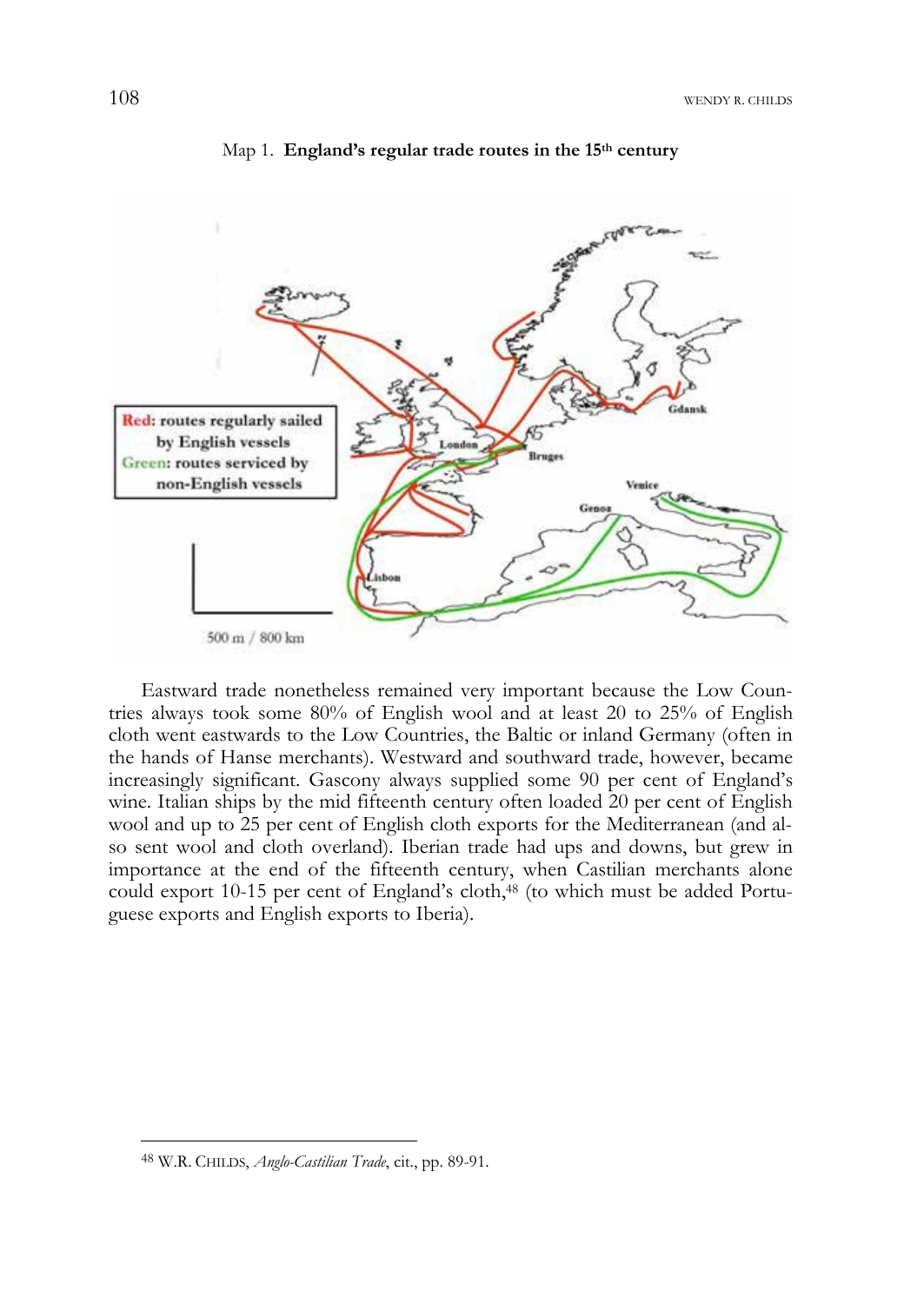# Map 2. **Areas of regular direct contact for English shipping in the 13th and 15th centuries**



# 7. IMPACT? INFLUENCES? INTEGRATION?

With a maritime network so widespread, constant and yet diverse, England can illustrate many of the themes proposed for discussion at the Prato 2018 conference, whether on practical organisational matters such as free trade or protection, on economic matters such as complementary markets, or more intangible matters of cultural exchanges and influences. To make comparisons we need to look beyond England (as this conference invites us to do), but here I will draw attention to a handful of topics from the English perspective.

The movement of people took places at all levels of society. The international exchange of 'high culture' that shaped much of English history took place among the higher ranks of society at court or within the church and universities and generally involved a smallish number of people. In these connections, however, commerce was important in that commercial ships carried the people, their ideas, books and luxury life-styles. Moreover, kings, nobles, diplomats and churchmen were accompanied by retinues, escorts and servants, thus regularly bringing lower ranks into the travelling class. Pilgrimage spread travel further down the social ranks and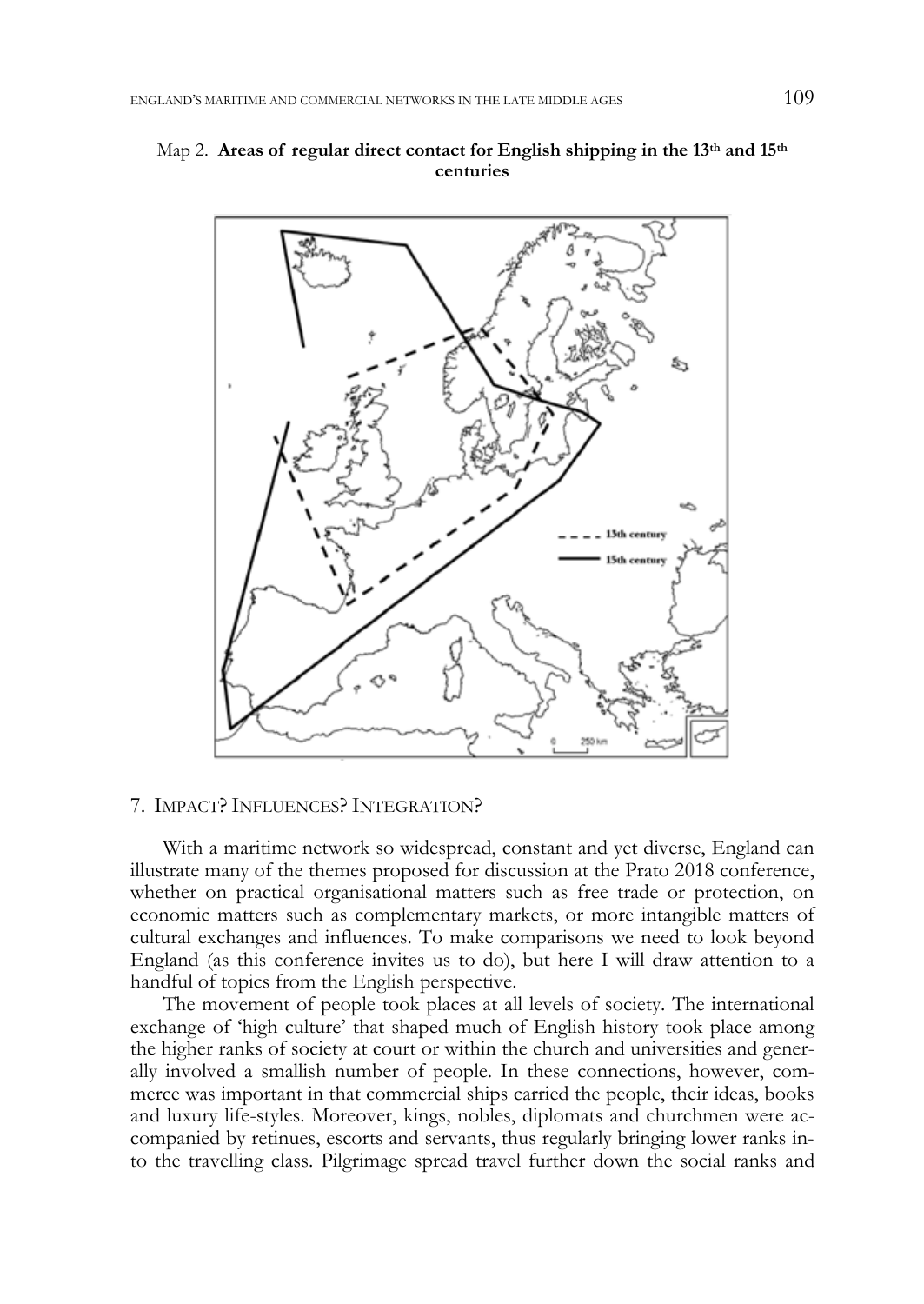military expeditions, rather intermittently, also brought thousands of Englishmen to France, Flanders, and Iberia. The movement of people was, however, even more integral to trade, and it was trade that arguably gave England its most regular and socially widespread connections abroad. Year after year hundreds of merchants and probably thousands of seamen moved between ports, staying for longer or shorter times, sometimes emigrating, marrying, bringing up families. Despite some brief flurries of anti-alien sentiments, port towns were cosmopolitan places.<sup>49</sup> Immigrants and visitors worked within broadly familiar commercial structures, but would have to learn to adapt to the variations in laws, regulations, practices and procedures of the ports they visited. They would both adapt to and absorb local practices, food, and styles, and take their own social practices with them.

### *1. Organisation*

j

England's trade was strongly regulated. English kings imposed a national customs system and legislated on weights, measures, and qualities. They favoured regulation in order to protect their own trade income; after all they drew up to half their regular revenue from trade duties. They also legislated on who might handle exports, not always in favour of English merchants. It was the king's choice whether to favour English or foreign merchants, whichever best protected royal revenue. In 1303 the *Carta Mercatoria* favoured foreign merchants in return for extra customs duties50 and at various times in the fourteenth century wool exports were placed in the hands of foreigners, but there was no sign in England of merchants surpassing royal power. English kings might consult them and might be influenced by merchant groups such as the Londoners, the wool exporters, the Italian companies, but the actions they took all served royal interests; they kept the regulation of international trade firmly in their own hands. Close contact between different regions does not seem to have radically altered political or legal structures to produce compatible systems in which the merchants worked. Although England used what it called 'law merchant' in urban courts and in royal courts where applicable, but this was not part of a pan-European code (except perhaps in the principles of speed, fairness and acceptable forms of proof), it was rather an adaption of common law courts to accommodate merchants' needs.51 An exception might be in the common use of

<sup>49</sup> For an overview of English port towns see M. KOWALESKI, *Port towns: England and Wales 1300-1540*, in *The Cambridge Urban History of Britain, 600-1540*, ed. D.M. PALLISER, Cambridge 2000, pp. 467-494.

<sup>50</sup> *English Historical Documents* vol. III *1189-1327*, ed. H. ROTHWELL, London 1975, no. 91.

<sup>51</sup> The text of the English *lex mercatoria* found in Bristol's *Little Red Book* has been edited and translated in M.E. BASILE, J.F. BESTOR, D.R. COQUILETTE, C. DONAHUE JNR, *Lex Mercatoria and Legal Pluralism. A late thirteenth century treatise and its afterlife*, Cambridge Mass. 1998. For further commentaries see J.H. BAKER, *The Law Merchant and the Common Law before 1700*, in "Cambridge Law Journal", 38, 1979, pp. 295-322; C. DONAHUE JNR, *Medieval and Early Modern Lex Mercatoria: an attempt at the Probatio Diabolica* in "Chicago Journal of International Law", 21, 2004, pp. 21-37. For its working in London courts see *Calendar of Select Pleas and Memoranda of the City of London A.D.1381-1412*, ed. A.H. THOMAS, Cambridge 1932, pp. vii-xli (where Thomas still assumes the context of a pan-European law merchant, although he does not offer exempla).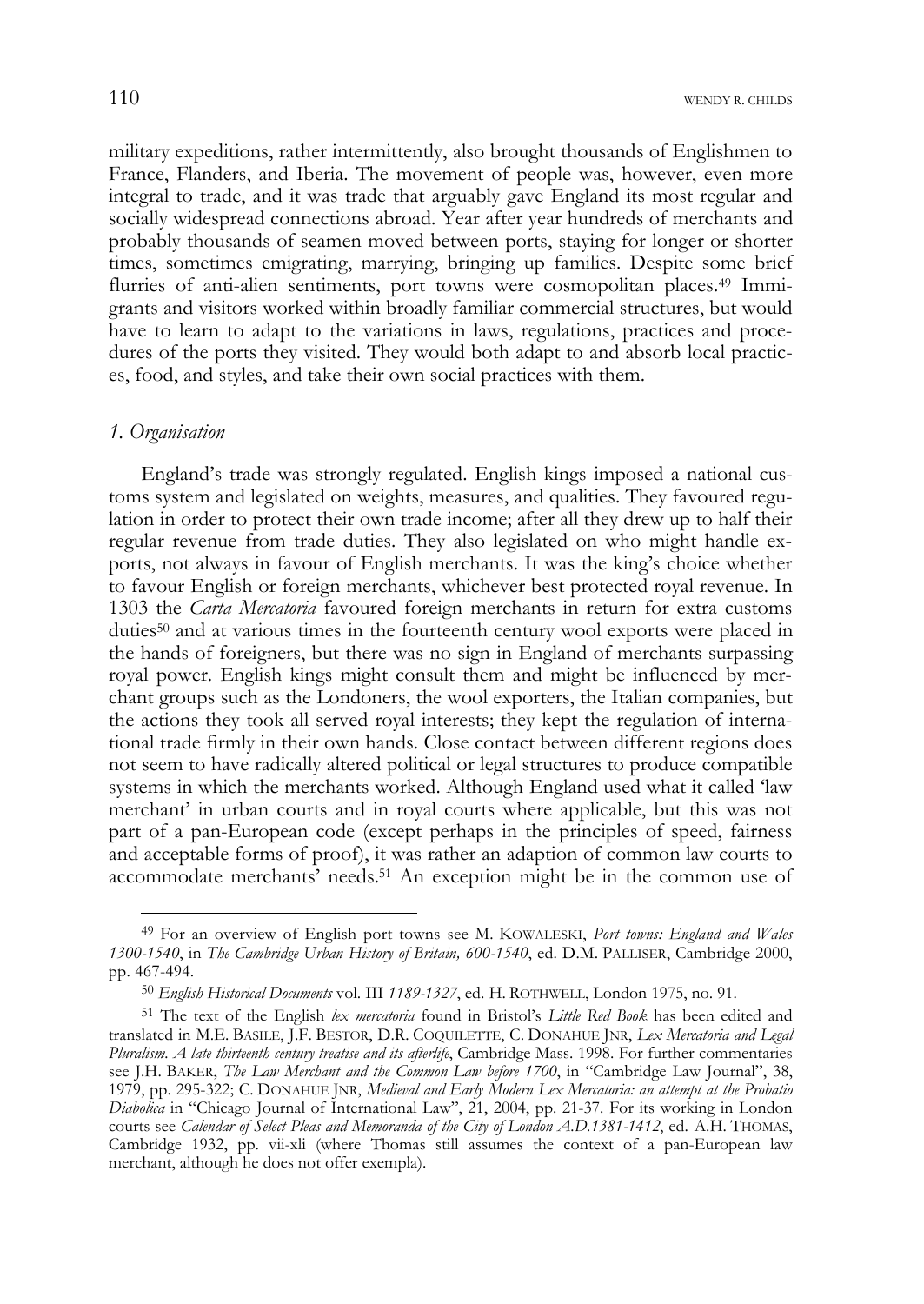the judgments of Oléron, which were widely known in the shipping world of northern Europe,52 but most merchants simply became adept at operating within the legal structures of the foreign country they were in. Just as they adapted to local currencies, weights and measures, they learnt how to use local systems rather than to copy or change them. As for business organisation, although English merchants were exposed to Italian business practices, they developed no great companies like the Italians, instead organising through small family businesses and partnerships more appropriate to its scale of trade. Nonetheless, English merchants were capable, on occasion, of raising great financial sums, as did William de la Pole and other financiers for Edward III.53 They were also used to co-operative action through the Company of the Staple and (later) the Company of Merchant Adventurers. At the Staple they elected their own mayor, agreed their own regulations, and finally took over the financing of the Calais garrison from the Crown.54 English merchants freely used credit, drew on Italian bankers if necessary, and adopted double entry book-keeping through Spain, calling it accounting in the 'Spanish method'.55

### *2. Commercial interdependence*

-

Commercial interdependence between England and its markets was widely visible. Bi-lateral interdependence was particularly strong on some routes, notably to Gascony and Flanders. England imported some 90 per cent of its wine from Gascony before 1453, sending in return cereals, fish, and (later) cloth. It rarely exported less than 80 per cent of its wool to the Low Countries, taking in return at first cloth and then a wide miscellany of general goods. In both areas political interests were also important, and trade was inextricably entwined with political relations between England and France. But, when political relationships turned sour, as when England lost Gascony in 1453, the complementary products often ensured that trade continued, although temporarily disrupted. England's Icelandic trade was similarly bound up with one major commodity – the import of stockfish – and the dominance of English merchants there led to the fifteenth century there being described

<sup>52</sup> A. CORDES, *Lex Maritima? Local Regional and universal maritime law in the Middle ages*, in *The Routledge Handbook of Maritime Trade*, cit., pp. 69-85. For a detailed discussion of the Judgements of Oléron see K-F. KRIEGER, *Ursprung und Würzeln des Roles d'Oléron*, Quellen und Darstellungen zur Hansischen Geschichte, Hansischen Geschichtsverein, neue Folge, Bd 15, Köln 1979. The best discussion in English of the origins and stemma of the Judgements is still in P. STUDER, *The Oak Book of Southampton of c. 1300*, I-II, Southampton 1910-11, II, pp. xxix, lxxi, 54-101.

<sup>53</sup> E.B. FRYDE, *William de la Pole. Merchant and King's Banker (†1366)*, London 1988.

<sup>54</sup> For the operation of the Calais Staple see A. HANHAM, *The Celys and their World*, Cambridge 1985, pp. 224-51; T.H. LLOYD, *The English Wool Trade in the Middle Ages*, Cambridge 1977, pp. 225-57; J.H. MUNRO, *Wool Cloth and Gold,* Toronto 1972, pp. 127-53. For the development of the Merchant Adventurers, who were heavily dominated by the London Mercers, see E.M. CARUS-WILSON, *The Origins and Early Development of the Merchant Adventurers' Organisation in London as shown in their own Medieval Records*, in "Economic History Review", 4, 1933, n. 2 reprinted in *Medieval Merchant Venturers*, London 1967, pp. 143-182; A. SUTTON, *The Mercery of London. Trade, Goods and People, 1130-1578*, Aldershot 2005, pp. 235-349.

<sup>55</sup> *The Ledger of John Smythe 1538-1550*, ed. J. VANES, London 1974, p. 17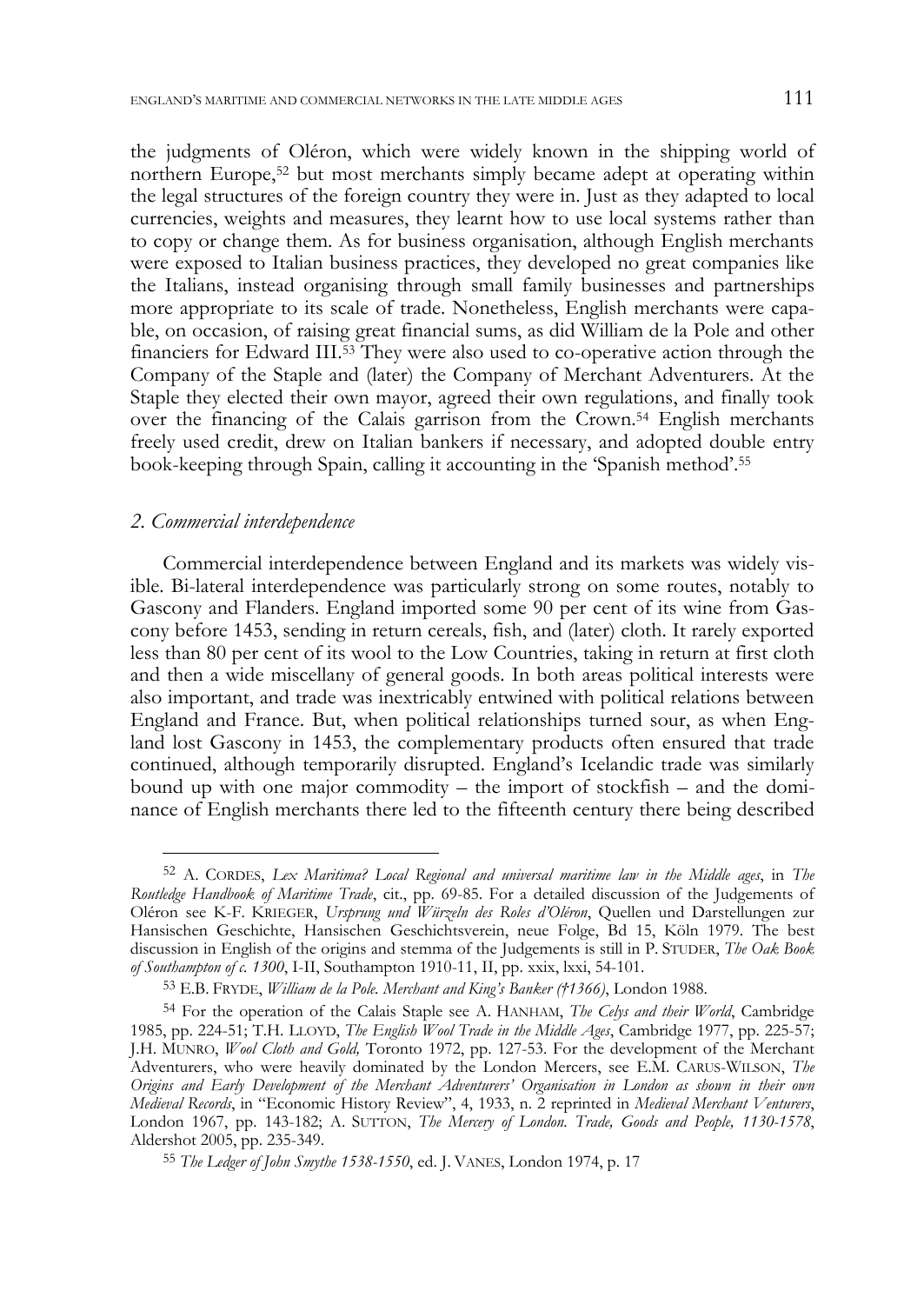112 WENDY R. CHILDS

as 'the English century'. Elsewhere trade links were less dominated by one commodity, but profits from England's cloth secured the goods it could not produce itself. Geographical imperatives coloured these trade routes. Forest products and metals came from the Baltic; iron from the Basque Provinces, and kermes dye, olive oil, cork, fruits, and wines from southern Iberia. Although both England and Castile produced wool for Flanders, this seems to have been no problem, probably because the Castilian wool was introduced to take the place of English wool, rather than pushing it from the market.

Wider interdependence is especially clear in the cloth industry. The English industry had excellent supplies of domestic wool, but relied on Portugal and Andalusia for kermes dye; on Picardy, then Lombardy, then Toulouse for woad; on Iberia for wool oil, and (despite English deposits) on distant Asia Minor for alum. This pan-European inter-connection is even clearer in the Low Country cloth industries, which similarly depended on international supplies including even raw wool. Both England and Flanders then depended on international sales of their cloth, and might copy products to suit their markets: English cloth makers copied French styles with their chalons in the thirteenth century and their musterdevilliers in the fifteenth.

### *3. Immigration*

j

The movement of people is integral to trade, and the movement of Englishmen abroad and foreigners to England as both visitors and immigrants is easy to find in many records. Trade was arguably the most important activity that exposed the largest groups of 'ordinary folk' to regular and widespread foreign influences. Many merchants and seamen were temporary residents in other countries, but visits were regular and frequent, year after year, and could last weeks or even months. Although turn-round times in ports could be short, charter-parties for large ships on major routes usually allowed for up to a month in port for loading and unloading, and ships might be delayed even longer by weather or the need for repairs. In these cases those aboard had plenty of time to absorb local customs and language, especially as some were regular visitors. Bristol's shipmasters and seamen, for instance, were particularly familiar with Bordeaux, Lisbon and Andalusian ports. Similarly those from Hull regularly sailed to Iceland and Bordeaux. They came to know not only the seas, but the customs and people of the ports where they frequently stayed. Some merchants, factors and junior partners stayed longer, sometimes marrying abroad. Some emigrated for life. In England, Italian merchants were deeply embedded in London parishes; and regulations on hosting and the taxation of aliens in England show the range of foreigners living here in the fifteenth century.56 In Portugal English merchants were resident in Lisbon, some staying long enough

<sup>56</sup> H. BRADLEY, *The Views of the Hosts of Alien Merchants 1440-1444*, London 2012 (London Record Society 46); J.L. BOLTON, *The Alien Communities of London in the Fifteenth Century. The Subsidy Rolls of 1440 and 1483-4*, Stamford 1998; J. LUTKIN, *Settled or fleeting? London's Medieval Immigrant Community Revisited*, in *Medieval Merchant and Money. Essays in Honour of James L. Bolton*, M. ALLEN, M. DAVIES eds., London 2016, pp. 137-155.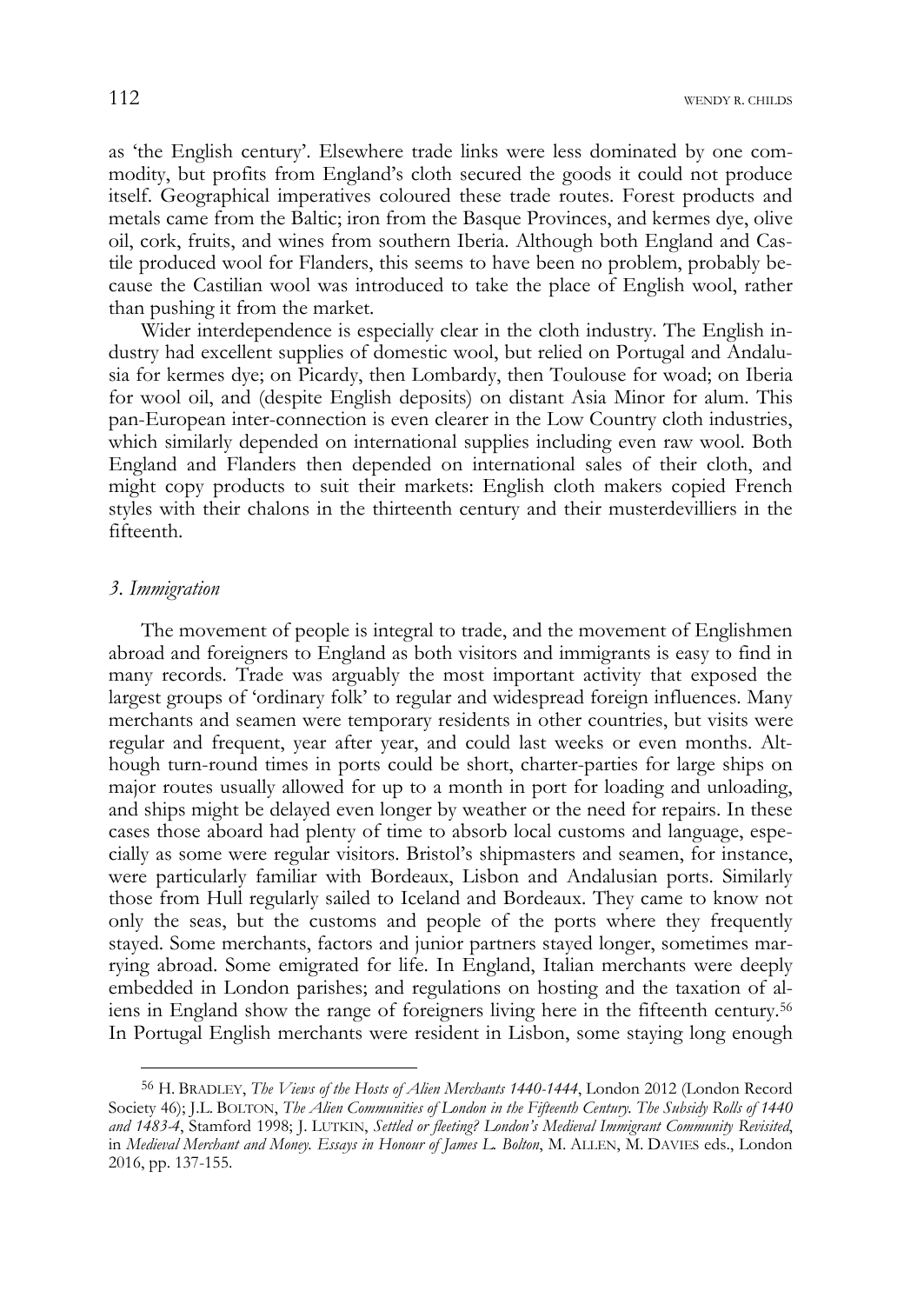to be granted tax exemptions and the right to bear arms in the city; and in London Bartholomew James, a well-established London merchant, described himself as 'born in Lisbon of an English father'.57 To the east, John Kempe of King's Lynn spent years in Gdansk, where he married and had a daughter before bringing his wife home to meet his parents in 1431.<sup>58</sup>

# *4. Social and cultural practices*

-

These exchanges made ports very cosmopolitan places and social and cultural practices could easily spread, but how deeply did they become imbedded? The easiest influences to find are in material matters. Societies on both sides of the North Sea, for example, used similar food, clothes and fashions. The English began to drink beer and then to make it. They wore Flemish hats, built in brick, bought memorial brasses in the German or Flemish style in East Anglia, and at Ipswich Low Country influences are visible in its urban dramas. But how far artistic influences relate to trade is difficult to say. Flemish influences in English manuscript illuminations are clear from c. 1340-1370, but before then French and Italian influences were more important.<sup>59</sup> In the reverse direction and to Scandinavia, we can see reflections of English style in the octagon and choir of Trondheim cathedral and English-influenced painted altar frontals elsewhere in Norway;<sup>60</sup> English alabasters still grace Holar Cathedral, and traces of English romances can be found in fifteenth century Iceland.61 Changing artistic styles undoubtedly had something to do with ease of contact, but how much did it depend on trade? Memorial brasses could be imported, but manuscript illuminators were highly trained specialists who had to migrate. Language influences similarly raise questions. The greatest linguistic impacts in England came from invasions by Vikings and Normans, and many of the English merchant class would have spoken some French as well as English. Commercial influence was minor in comparison with that, but it did introduce new words. Imports brought their names with them: Baltic timber brought with it clapholt, righolt, and wainscot;<sup>62</sup> Italian ships in Southampton brought words for handling cargo (stives, barkroll, arigon, pewtrelle) which were regularly used in local

<sup>57</sup> P. DE AZEVEDO, *Comercio anglo-português no meado do sec. XV* in "Academia das Sciências de Lisboa Boletim da Segunda Classe", 8, 1913-14, pp. 53-66; TNA PRO31/8/153; *CPR 1441-6*, London 1908, p. 435.

<sup>58</sup> *The Book of Margery Kempe*, trans. and ed. B.A. WINDEATT, Harmondsworth 1985, Book II, chapters 1-2, pp. 265-69.

<sup>59</sup> L. DENNISON, *Flemish Influence on English Manuscript Painting in East Anglia in the Fourteenth Century*, in *East Anglia and its North Sea World*, cit., pp. 315-35.

<sup>60</sup> D. KING, *Medieval Art in Norfolk and the Continent: an Overview*, in *East Anglia and its North Sea World*, cit., pp. 82-118 (at 89-118).

<sup>61</sup> I am indebted to Maryanne Kowaleski for information on the English romances.

<sup>62</sup> W.R. CHILDS, *Timber for cloth: changing commodities in Anglo-Baltic trade in the fourteenth century*, in *Cogs, Cargoes and Commerce: Maritime Bulk Trade in Northern Europe 1150-1400*, L. BERGGREN, N. HYBEL, A. LANDAN eds., Toronto 2002, pp. 181-211 (at 189-90).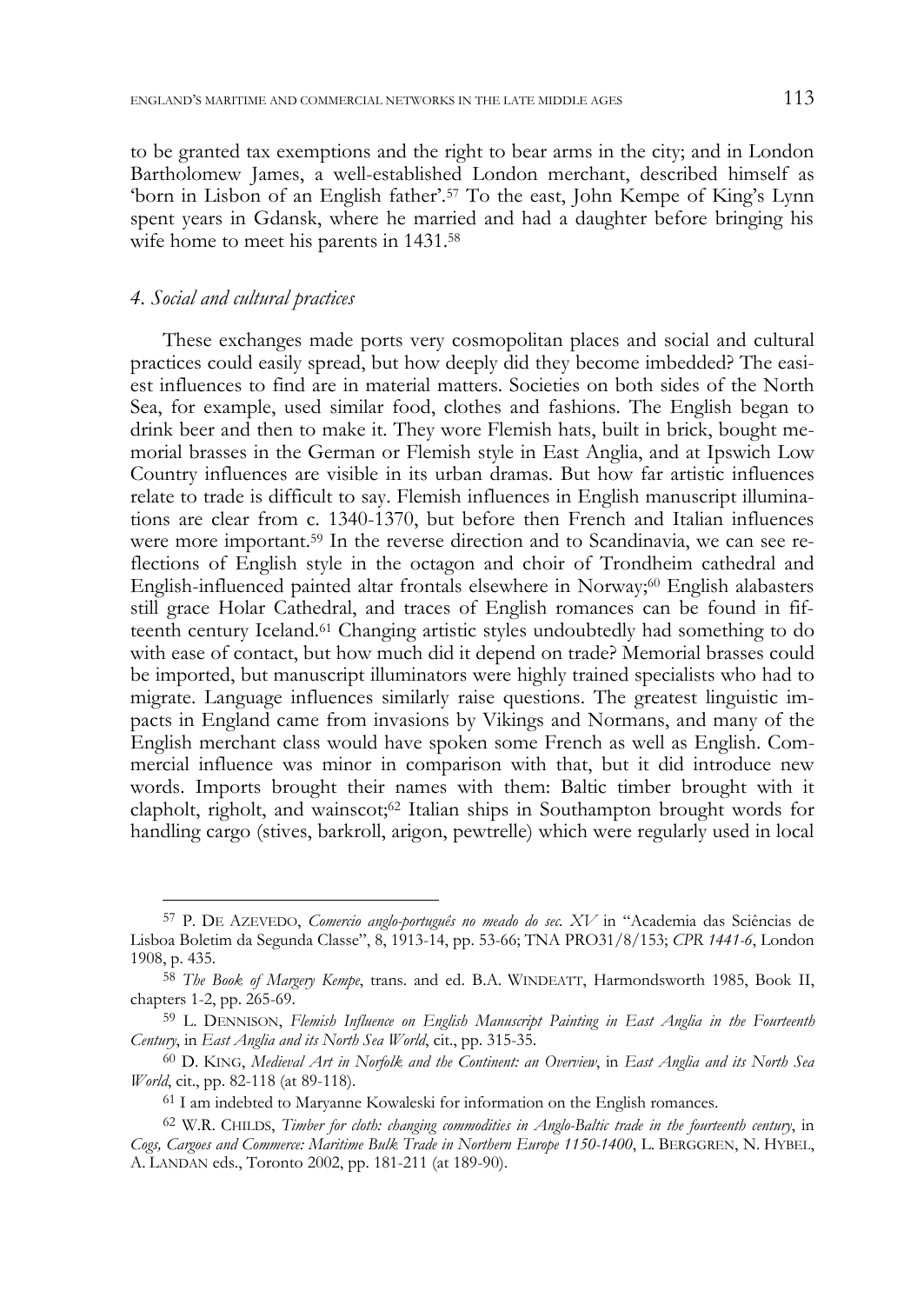accounts;63 all ports show macaronic language in their customs accounts.64 Many of the greatest intellectual and cultural influences that shaped English history tended to take place at the higher political, ecclesiastical and intellectual levels. All that commerce did here was to provide the means of transport for people, manuscripts and books.

### 8. CONCLUSION

England, as an island, depended on the sea for all its international contacts except those with Scotland. These contacts were underpinned by a large and flexible fleet of commercial shipping, which was itself underpinned by England's thriving exports of wool and woollen cloth. England's direct commercial networks stretched all over Europe. In the northern seas English ships and merchants were very active in the network, in Iceland, Scandinavia, the Baltic, the Low Countries, France and Iberia, always, of course, alongside other nationalities. Further south, England's direct maritime contacts with the Mediterranean were largely in the hands and ships of Italians, supplemented by Catalan and Basque activity, although a few individual English merchants and ships can be found there before the sixteenth century. Through its trade England was thus exposed to many international contacts. There were, of course, many other important channels of contact through court and church, but arguably commerce was the most important of all, providing not only the means of transport for all social ranks, but also (through seamen and port workers) drawing the largest numbers of the lower ranks of society into contact with other people and lands. English ports were thus exposed to a wide range of influences, yet one can ask how quickly this brought change. Although English ports were exposed to a wide range of influences, change beyond the material world was slow. Fashions, new goods, new words could be quickly adopted, but the structures of law, politics and language remained more stable. The commercial classes, after all, were a minority of the population and change beyond the material world moved more slowly.

One final point must be made. This overview shows England at the centre of its traditional commercial network – one that had been in existence for centuries; but all this was about to change. Atlantic exploration, predominantly by the Iberians, was already opening new routes to west Africa and the Atlantic Islands. By 1480 sugar already came directly to Bristol from Madeira (although not yet in Bristol ships);<sup>65</sup> Bristol merchants were sponsoring voyages into the North Atlantic;<sup>66</sup> and English ships were even rumoured to be seeking Andalusian pilots for West

<sup>63</sup> A.A. RUDDOCK, *The Method of Handling the Cargoes of Medieval Merchant Galleys*, in "Historical Research", 19, 1941-3, pp. 140-148.

<sup>64</sup> For an overview of how language might change and its time-scale, see A. NESSE, *Trade and Language: How did Traders Communicate across Language Barriers?* in *The Routledge Handbook of Maritime Trade*, cit., pp. 86-100.

<sup>65</sup> TNA E122/19/14, 20/5.

<sup>66</sup> G.J. MARCUS, *The Conquest of the North Atlantic*, cit., pp. 164-168.